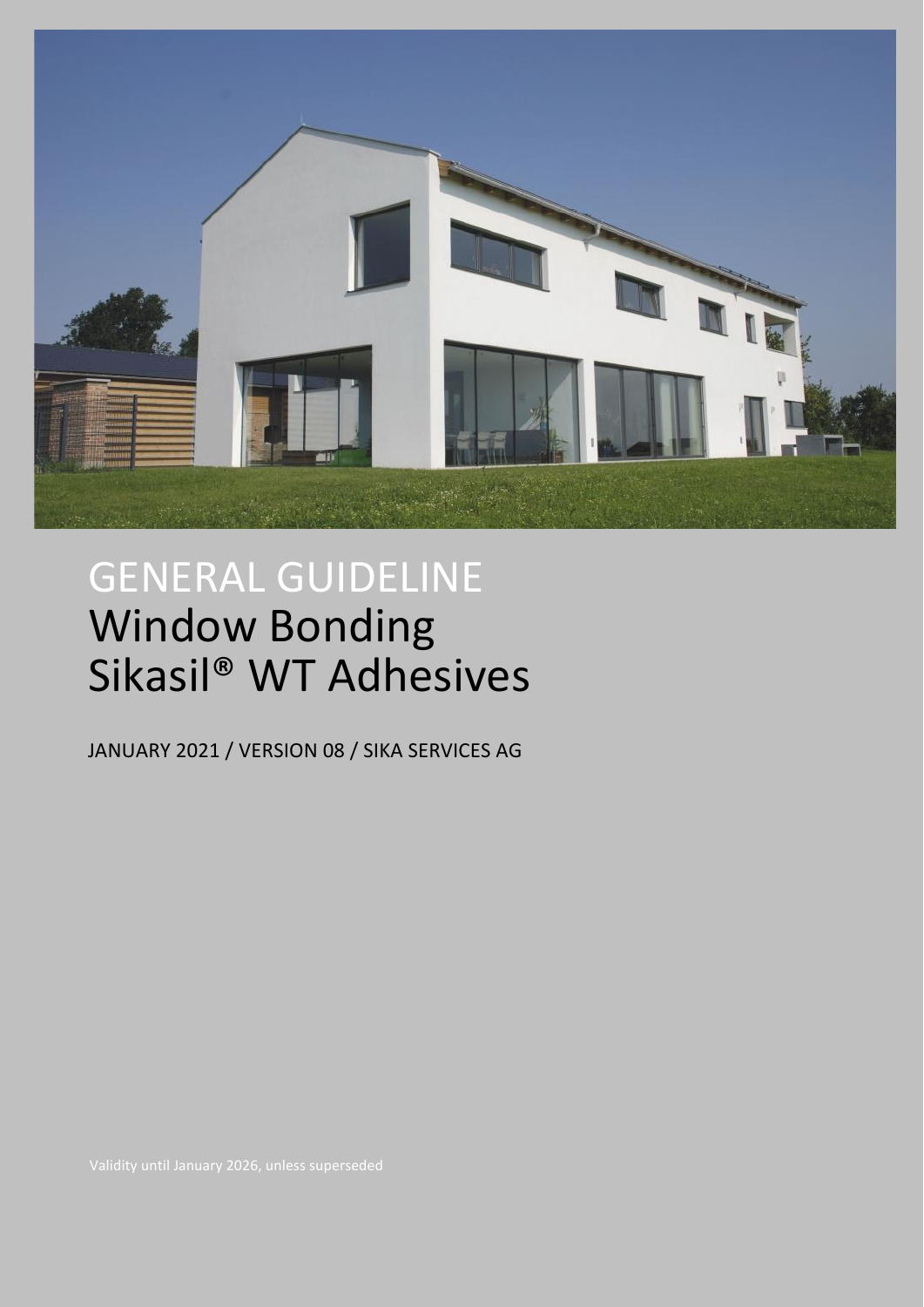## **TABLE OF CONTENTS**

| 1                       | Purpose and general information                                | 3  |
|-------------------------|----------------------------------------------------------------|----|
| $\mathbf{2}$            | Introduction                                                   | 3  |
| 3                       | Design, joint dimensioning and compatibility                   | 4  |
| 3.1                     | Compatibility in windows                                       | 4  |
| 3.2                     | Insulating glass unit quality                                  | 4  |
| $\overline{\mathbf{4}}$ | <b>Working place conditions</b>                                | 4  |
| 5                       | <b>Surface pre-treatment</b>                                   | 5  |
| 5.1                     | Application of Sika® Cleaner G+M and Sika® Cleaner P           | 5  |
| 5.2                     | Application of Sika® Aktivator-100                             | 6  |
| 5.3                     | Application of Sika® Aktivator-205 and Sika® Aktivator-205 LUM | 6  |
| 5.4                     | Application of Sika® Primer-210                                | 7  |
| 5.5                     | Application of Sika® Primer-209 N                              | 7  |
| $\boldsymbol{6}$        | Processing and product application                             | 8  |
| 6.1                     | 2-component window bonding adhesives                           | 8  |
| 6.1.1                   | Working with a pump system                                     | 8  |
| 6.1.2                   | Working with dual cartridges                                   | 9  |
| 6.1.3                   | Application                                                    | 9  |
| 6.1.4                   | Open time                                                      | 9  |
| $6.2$                   | 1-component window bonding adhesives                           | 9  |
| 6.2.1                   | Working with a pump system                                     | 9  |
| 6.2.2                   | Application                                                    | 9  |
| 6.3                     | PowerCure - boostered 1-component window bonding adhesive      | 10 |
| 6.3.1                   | General                                                        | 10 |
| 6.3.2                   | Application                                                    | 10 |
| $\overline{\mathbf{z}}$ | <b>Quality assurance</b>                                       | 11 |
| 7.1                     | Testing the mixing ratio (2-component products only)           | 12 |
| 7.2                     | Marble test for homogenity (2-component products only)         | 12 |
| 7.3                     | Butterfly test for homogeneity (2-component products only)     | 13 |
| 7.4                     | Snake test (2-component products only)                         | 14 |
| 7.5                     | Pot life (snap time) testing (2-component products only)       | 15 |
| 7.6                     | Skin time (1-component products)                               | 16 |
| 7.7                     | Shore A hardness                                               | 17 |
| 7.8                     | Peel adhesion test                                             | 17 |
| 7.9                     | Visual inspection                                              | 18 |
| 7.10                    | Deglazing                                                      | 18 |
| 8                       | <b>Repair glazing</b>                                          | 19 |
| 9                       | Transportation - movement of bonded windows                    | 19 |
| 10                      | Recommended basic quality control scheme                       | 20 |

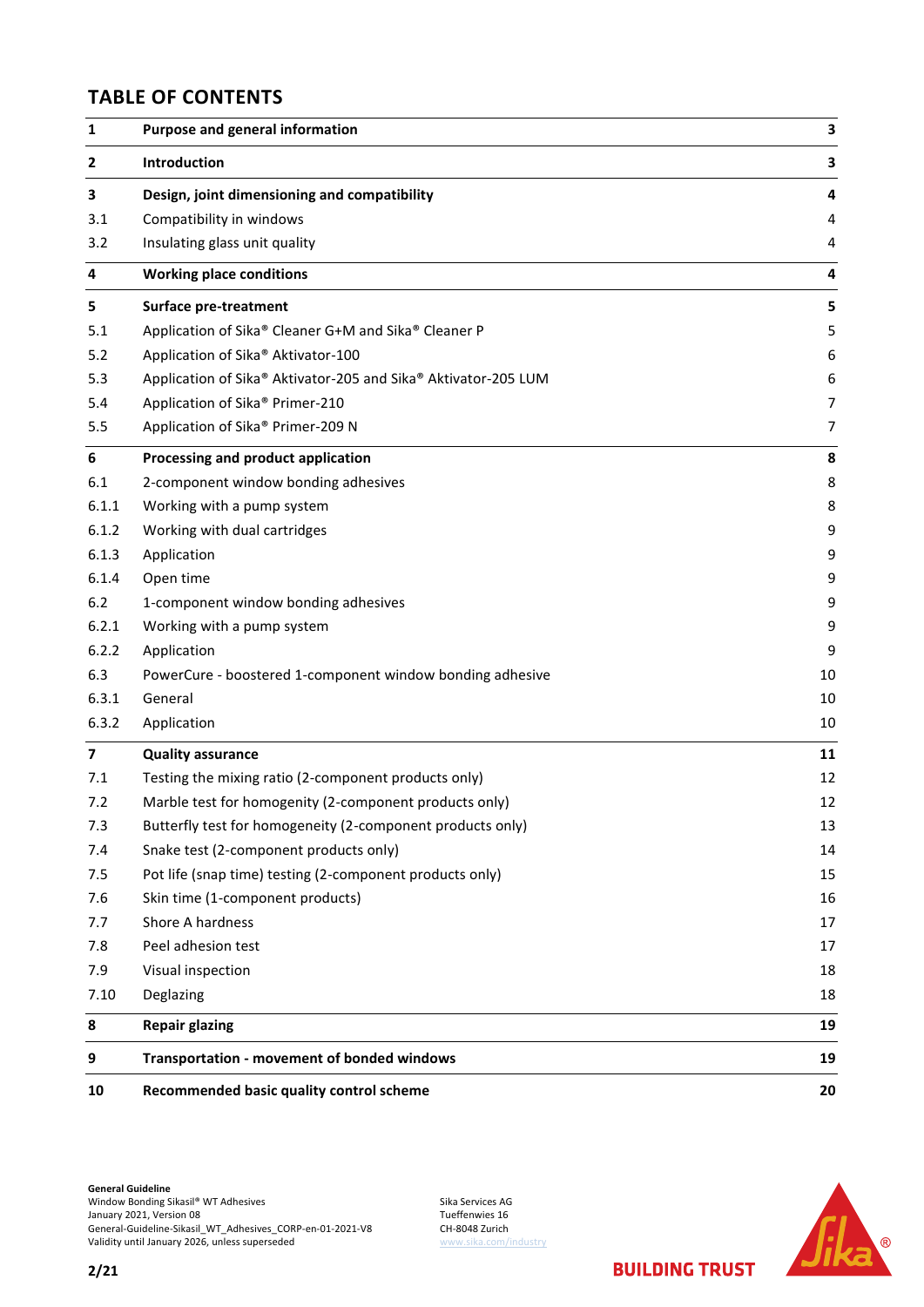## <span id="page-2-0"></span>**1 PURPOSE AND GENERAL INFORMATION**

This document contains recommendations and hints for the application of Sikasil® WT adhesives in window bonding applications. This guideline is relevant for the following products:

- 
- Sikasil® WT-40 1-component silicone adhesive ■ Sikasil® WT-65 1-component silicone adhesive
- Sikasil® WT-66 PowerCure 1-component boostered silicone adhesive
- Sikasil® WT-470 2-component silicone adhesive
- Sikasil® WT-480 2-component silicone adhesive
- Sikasil® WT-485 2-component silicone adhesive

The information herein is offered for general guidance only. Since bonding of windows is a high demanding application and conditions as well as substrates may vary greatly, customers and applicators must test the suitability of the product for each specific project and contact Sika for advice.

This guideline has to be read in conjunction with the relevant Product Data Sheets and Safety Data Sheets.

This document covers general recommendations.

For specific information or further advice related to application and products mentioned in this document, contact the Technical Department of Sika Industry.

## <span id="page-2-1"></span>**2 INTRODUCTION**

Sikasil® WT adhesives are silicone-based products suitable for bonding insulating glass units or glass panes into a window frame. Typical window frame materials are PVC, anodized and coated aluminum, painted and glazed wood. Sikasil® WT silicone adhesives have structural capabilities in terms of stiffening the window sash and are long-term UV-resistant. They have proven their suitability in thousands of produced windows and under various climatic conditions.

The Sikasil® WT adhesives are not certified to be used for Structural Glazing applications (SSG).

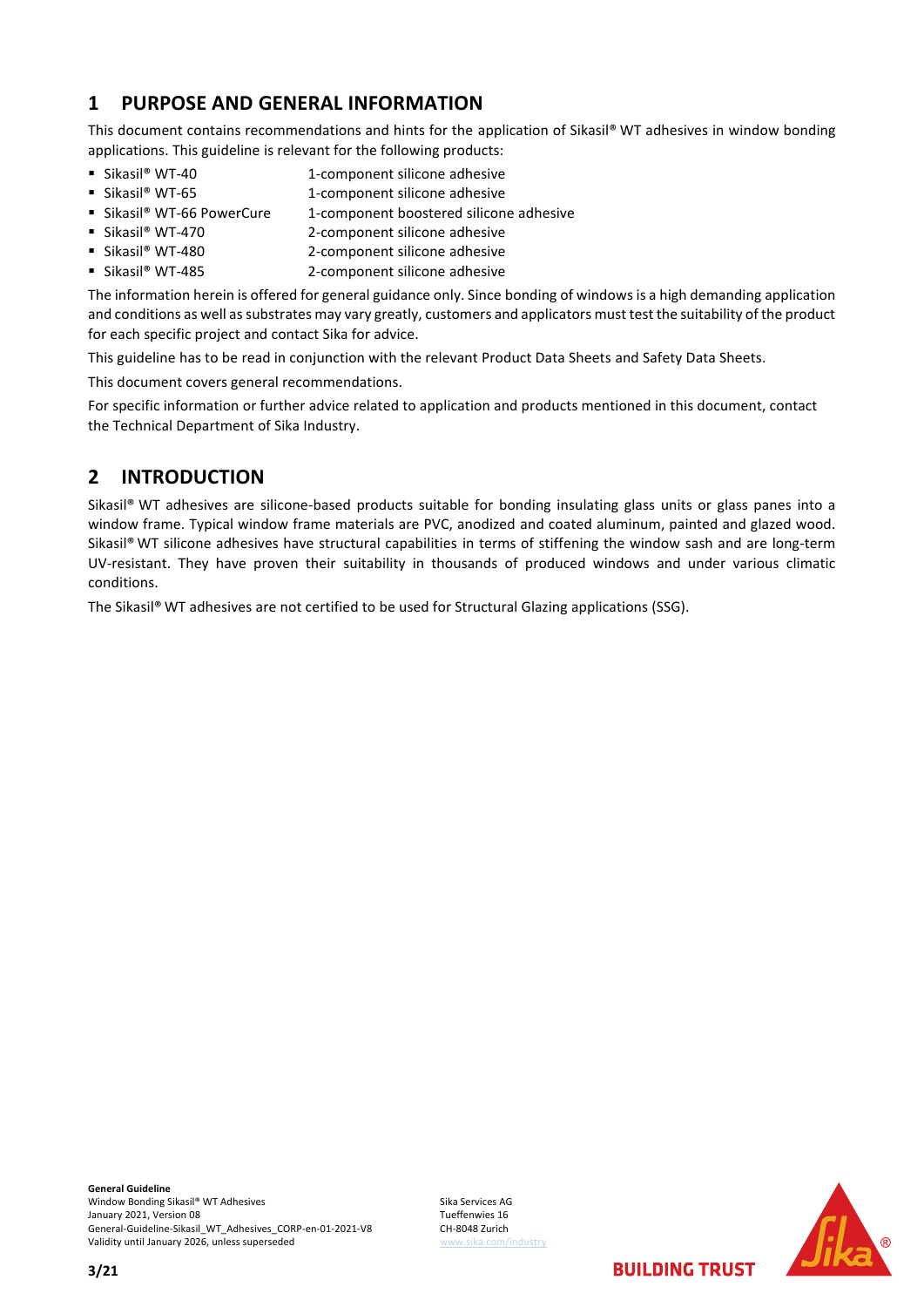## <span id="page-3-0"></span>**3 DESIGN, JOINT DIMENSIONING AND COMPATIBILITY**

Joints must be properly dimensioned as changes are no longer possible after assembling and installation or adhesive application, respectively. Basis for joint dimensioning are the technical values of the adhesive, the adjacent building materials, the exposure of the building elements, their construction and size as well as external loads (wind, temperature), etc.. Improper joint dimensioning can cause excessive stress on the adhesive and/or the substrate, which could result in a bond failure.

Typical window bonding designs:



**FIGURE 1** Rebate bonding **FIGURE 2** Glass edge bonding **FIGURE 3** Overlap bonding

The minimum recommended adhesive thickness for Sikasil® WT silicones is 3 mm.

Ensuring a proper curing of a 1-component Sikasil® WT the maximum joint width / depth must be limited to 15 mm.

#### <span id="page-3-1"></span>**3.1 COMPATIBILITY IN WINDOWS**

The mechanical properties of Sikasil® WT adhesives and insulating glass secondary and primary sealants may change as a result of plasticizer migration when in direct or indirect contact. This might cause impairment of operation or visual deficiencies. For this reason, only tested and accepted combination of insulating glass sealants and Sika products must be used in case of rebate or glass edge bonding.

It is the obligation of the window manufacturer to request the approval from Sika and in parallel from the insulating glass manufacturer or secondary / primary sealant manufacturer.

For more information use the Sika Sealant Compatibility Check: [www.sika.com/ffi-compatibility-checker](http://www.sika.com/ffi-compatibility-checker)

To exclude materials influencing Sikasil® WT adhesives, all materials such as gaskets, setting blocks, sealants, etc., in direct and indirect contact have to be approved by Sika in advance.

#### <span id="page-3-2"></span>**3.2 INSULATING GLASS UNIT QUALITY**

Size tolerances, sealant protrusions and sheet misalignment have a direct effect on the gap for adhesive application and glass fitting. It is therefore advisable to define the required quality in a suitable delivery agreement with the glass manufacturer.

## <span id="page-3-3"></span>**4 WORKING PLACE CONDITIONS**

The working place must be as dust-free as possible. Ideal conditions are 23 °C and 50 % relative humidity. As these conditions are usually attainable only in laboratory, the plant conditions should be as close as possible. Although Sikasil® WT adhesives may be processed within 5 °C – 40 °C, the optimum application temperature is between 15 °C and 25 °C.

All substrates and sealants / adhesives must never be exposed to direct sun radiation, rain, snow or other direct weathering impacts and must be stored under the same conditions (i.e.  $5 °C - 40 °C$ ) at least 24 hours prior to the application of Sikasil® WT.

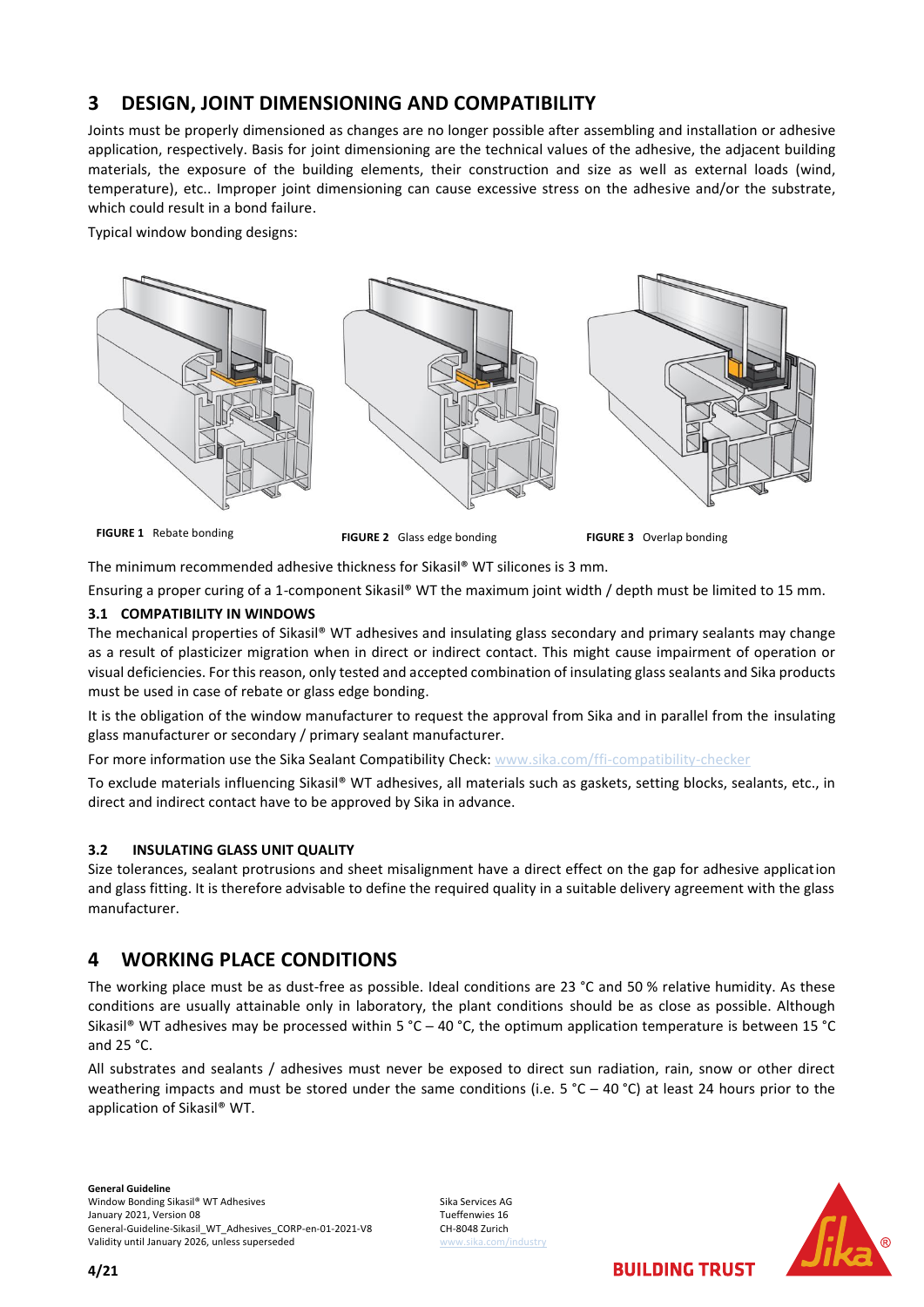## <span id="page-4-0"></span>**5 SURFACE PRE-TREATMENT**

The substrates quality has a major influence on the long-term performace of adhesive applied on.

Surfaces must be clean, dry and free from oil, grease, release agents and dust. Do not contaminate pre-treated surfaces during any phase of production. If contamination occurs, surfaces have to be cleaned again.

The information in [Table 1](#page-4-2) about the pre-treatment of surfaces serve as a guideline only and must be verified by tests on original substrates. Specific pre-treatment recommendations, based on laboratory tests, are available from Sika upon request.

Note that with the exception of clear float glass (clean, not treated), Sika has to test the adhesion of Sikasil® WT adhesives on original samples or representative samples produced in the identical way as the original substrates used in the final application.

The use of the surface pre-treatment agents recommended in the laboratory report is mandatory.

<span id="page-4-2"></span>

| Table 1 | Overview of suitable pre-treatments |  |
|---------|-------------------------------------|--|
|         |                                     |  |

| <b>Substrate</b>                                        | <b>Surface Pre-treatment</b>                                             |  |  |
|---------------------------------------------------------|--------------------------------------------------------------------------|--|--|
| Float glass (including tempered,                        | Sika® Cleaner G+M or                                                     |  |  |
| toughened, laminated and tinted                         | Sika <sup>®</sup> Cleaner P**                                            |  |  |
| types)                                                  | Sikasil® WT-66 PowerCure: Sika® Aktivator-205*, Sika® Aktivator-205 LUM* |  |  |
| <b>PVC</b>                                              | Sika <sup>®</sup> Aktivator-205*, Sika® Aktivator-205 LUM*               |  |  |
|                                                         | Sika <sup>®</sup> Primer-209 N                                           |  |  |
| Ceramic-coated (enameled) glass                         | Sika® Cleaner P** & Sika® Aktivator-100*                                 |  |  |
| Anodized aluminum                                       | Sika <sup>®</sup> Cleaner P <sup>**</sup> or                             |  |  |
|                                                         | Sika® Cleaner P** & Sika® Aktivator-100*                                 |  |  |
| Wood glazed / uncoated                                  | Dust-free                                                                |  |  |
|                                                         | Sika <sup>®</sup> Primer-210                                             |  |  |
| Wood painted / coated                                   | Sika <sup>®</sup> Aktivator-205*, Sika® Aktivator-205 LUM*               |  |  |
| Rebate bonding:<br>Secondary sealant (PU, PS, Silicone) | Sika® Aktivator-205*, Sika® Aktivator-205 LUM*                           |  |  |

Sika® Aktivator-100 and Sika® Aktivator-205 / Sika® Aktivator-205 LUM leave a visible film on the pre-treated surfaces and can change the appearance of the pre-treated substrates. If this is not acceptable, use masking tape to protect the visible areas.

\*\* For greasy or oily surfaces, Sika® Cleaner G+M is recommended instead of Sika® Cleaner P.

#### <span id="page-4-1"></span>**5.1 APPLICATION OF Sika® Cleaner G+M AND Sika® Cleaner P**

Sika® Cleaner G+M and Sika® Cleaner P are solvent-based cleaning agents. Both cleaners are used in the following way:

- 1. Moisten a clean, dry, oil-free and lint-free paper with Sika® Cleaner G+M or Sika® Cleaner P and apply it on the surface. Make sure to turn the paper to expose new surface or replace it regularly in order to avoid wiping any residues back onto the surface.
- 2. Immediately wipe-off the cleaner with a clean, dry, oil-free and lint-free paper before it dries. (If not removed the dissolved contaminants would remain on the surface)
- 3. Repeat this procedure until the surface is clean.
- 4. The required minimum flash-off time is 2 minutes at 5 °C 40 °C on non-absorbing substrates.
- 5. If cleaned parts cannot be bonded immediately, protect them against subsequent contamination.

Adhesives or other pre-treatments need to be applied within 2 hours after the cleaning with Sika® Cleaner G+M and Sika® Cleaner P. Otherwise the procedure as described above must be repeated.

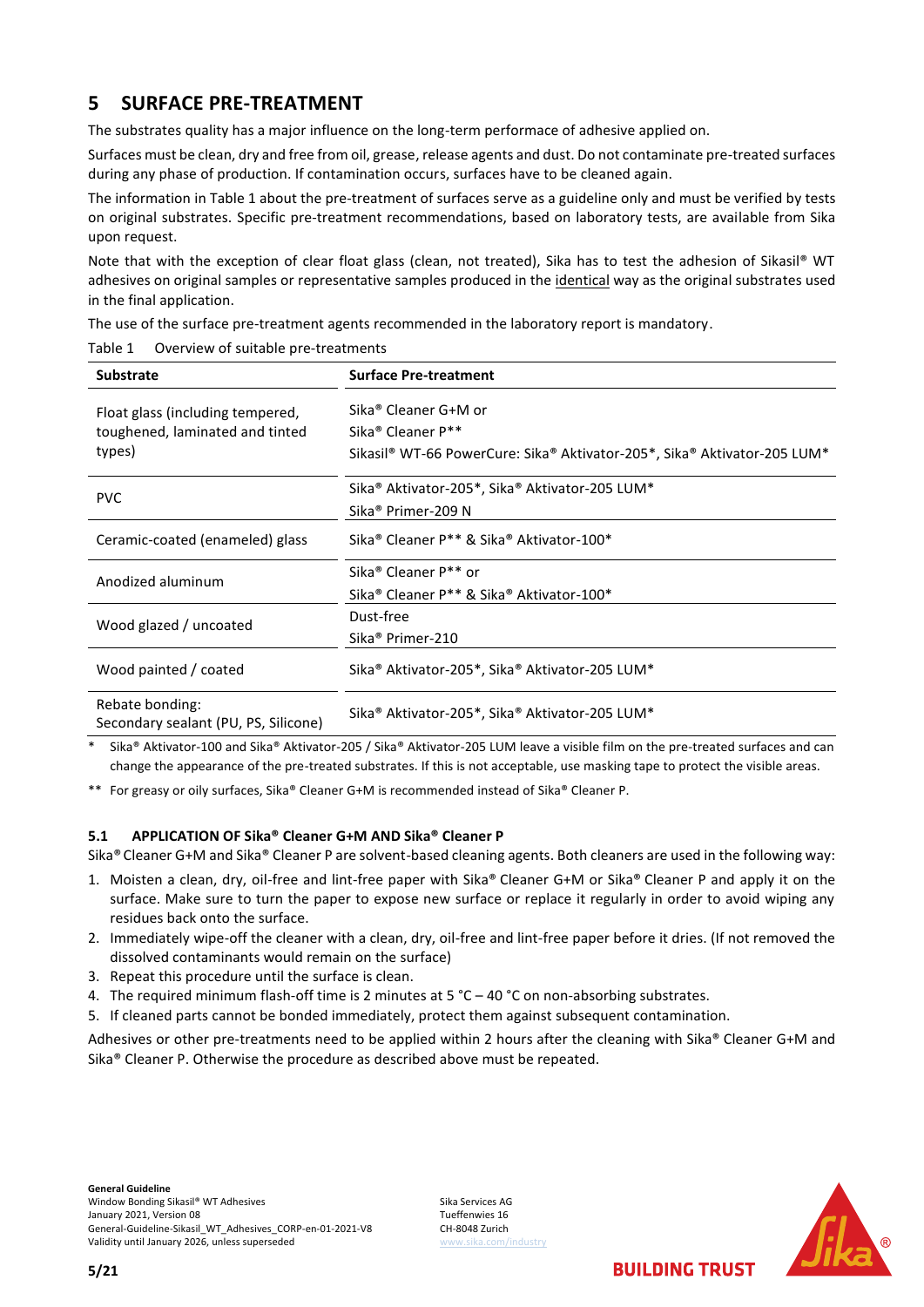#### <span id="page-5-0"></span>**5.2 APPLICATION OF Sika® Aktivator-100**

Sika® Aktivator-100 is an activating agent to pre-treat surfaces to improve adhesion and shall always be applied on substrates after they have been properly cleaned with Sika® Cleaner G+M or Sika® Cleaner P.

Sika® Aktivator-100 is not a simple cleaning solvent but contains an adhesion promoter. It leaves active groups on the substrate surface.

- 1. Moisten a clean, dry, oil-free and lint-free paper with the activator and apply it on the surface. Make sure to turn the paper to expose new surface or replace it regularly in order to avoid wiping any residues back onto the surface. Immediately wipe-off the activator with a clean, dry, oil-free and lint-free paper before it dries.
- 2. The required minimum flash-off time are as follows (depending on the temperature in the workshop area):
	- $\geq$  15 °C: 10 minutes
	- $\blacksquare$  < 15 °C: 30 minutes
	- maximum flash-off time 2 hours

If pretreated parts are not bonded or sealed immediately, protect them against subsequent contamination.

Adhesives need to be applied within 2 hours after the application of Sika® Aktivator-100. Otherwise the procedure as described above can be repeated only once before bonding.

Tightly reseal container with the inner plastic liner immediately after each use. Sika® Aktivator-100 shall only be used within one month after opening the can. Discard any Sika® Aktivator-100 that has become opaque instead of transparent, has yellowed, gelled or separated.

#### <span id="page-5-1"></span>**5.3 APPLICATION OF Sika® Aktivator-205 AND Sika® Aktivator-205 LUM**

Sika® Aktivator-205 and Sika® Aktivator-205 LUM are not simple cleaning solvents but contain an adhesion promoter to pre-treat surfaces to improve adhesion and shall always be applied on substrates after they have been properly cleaned.

- 1. Moisten a clean, dry, oil-free and lint-free paper with the activator and apply it on the surface. Make sure to turn the paper to expose new surface or replace it regularly in order to avoid wiping any residues back onto the surface. The surface must not be dried subsequently with a paper towel.
- 2. The required minimum flash-off time are as follows (depending on the temperature in the workshop area):
	- $\geq$  15 °C: 10 minutes
	- < 15 °C: 30 minutes
	- maximum flash-off time 2 hours

If pretreated parts are not bonded or sealed immediately, protect them against subsequent contamination.

Adhesives need to be applied within 2 hours after the application of Sika® Aktivator-205 / Sika® Aktivator-205 LUM. Otherwise the procedure as described above can be repeated only once before bonding.

Tightly reseal container with the inner plastic liner immediately after each use. Sika® Aktivator-205 / Sika® Aktivator-205 LUM shall only be used within one month after opening the can. Discard any Sika® Aktivator-205 / Sika® Aktivator-205 LUM that has become opaque instead of transparent, has yellowed, gelled or separated.

Sika® Aktivator-205 LUM can be visualized by activating the contained luminescent pigments using a light source with a wavelength of 320 ─ 420 nm. It is recommended to reduce foreign light such as sunlight or artificial light during the detecting process as well during storage before bonding. Exposure of the pre-treated surface to UV light will degrade the active substances on a faster scale. Luminescent effect will degrade with time.

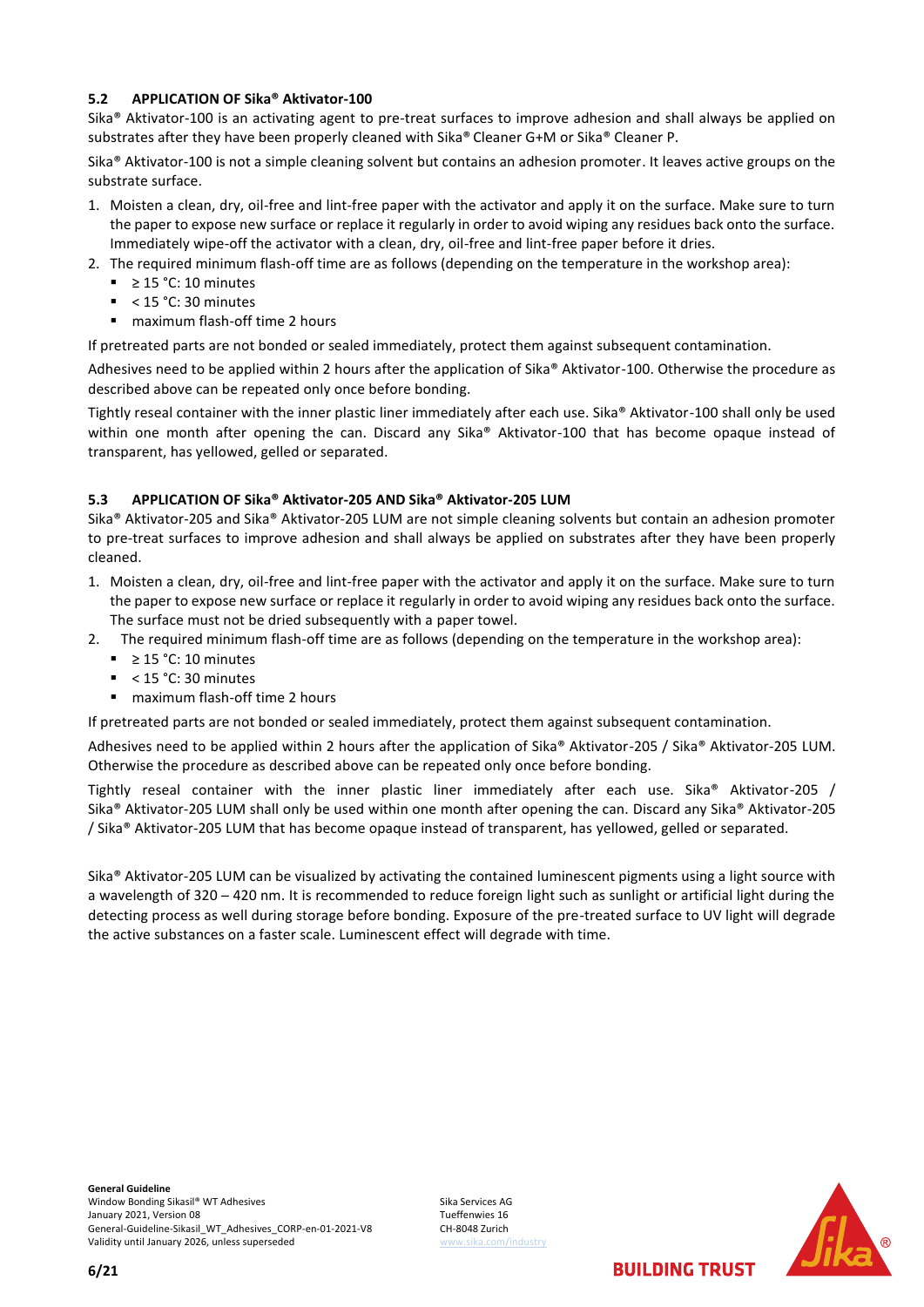#### <span id="page-6-0"></span>**5.4 APPLICATION OF Sika® Primer-210**

Sika® Primer-210 shall always be applied after the surfaces have been properly cleaned and / or pre-treated with Sika® activators.

- 1. Pour a small amount of Sika® Primer-210 into a clean container. Never dip any applicator into the original primer bottle.
- 2. Apply one thin but covering coat of Sika® Primer-210 with a foam applicator or a felt. Make sure that this single application gives adequately dense coverage. It is required that the primer layer is a complete, uniform layer.
- 3. The required minimum flash-off time are as follows (depending on the temperature in the workshop area):
- $≥ 15 °C$ : 10 minutes
	- $\leq 15$  °C: 30 minutes
- 4. The adhesives shall be applied within 2 hours after the application of Sika® Primer-210.

If pretreated parts are not bonded or sealed immediately, protect them against subsequent contamination. Apply Sika® Primer-210 once only. Priming process must not be repeated!

Tightly reseal container immediately after each use. Sika® Primer-210 shall only be used within one month after opening the can. Discard any primer that has become opaque instead of transparent, has yellowed, gelled or separated.

#### <span id="page-6-1"></span>**5.5 APPLICATION OF Sika® Primer-209 N**

Sika® Primer-209 N shall always be applied after the surfaces have been properly cleaned and / or pre-treated with Sika® activators.

- 1. Shake Sika**®** Primer-209 N thoroughly at least for 2 minutes. It is a coloured primer and the container contains a steel ball, which must be clearly heard while shaking. From this sound on keep shaking for at least 1 more minute.
- 2. Pour a small amount of Sika® Primer-209 N into a clean container. Never dip any applicator into the original primer bottle.
- 3. Apply one thin but covering coat of Sika® Primer-209 N with a foam applicator or a felt. Make sure that this single application gives adequately dense coverage. It is required that the primer layer is a complete, uniform layer.
- 4. Let the primer flash-off for at least 30 minutes at 23 °C. Colder temperatures might require longer flash-off time.
- 5. The adhesives shall be applied within 2 hours after the application of Sika® Primer-209 N.

If pretreated parts are not bonded or sealed immediately, protect them against subsequent contamination. Apply Sika® Primer-209 N once only. Priming process must not be repeated!

Tightly reseal container immediately after each use. Sika® Primer-209 N shall only be used within one month after opening the can. Discard any primer that has gelled or separated.

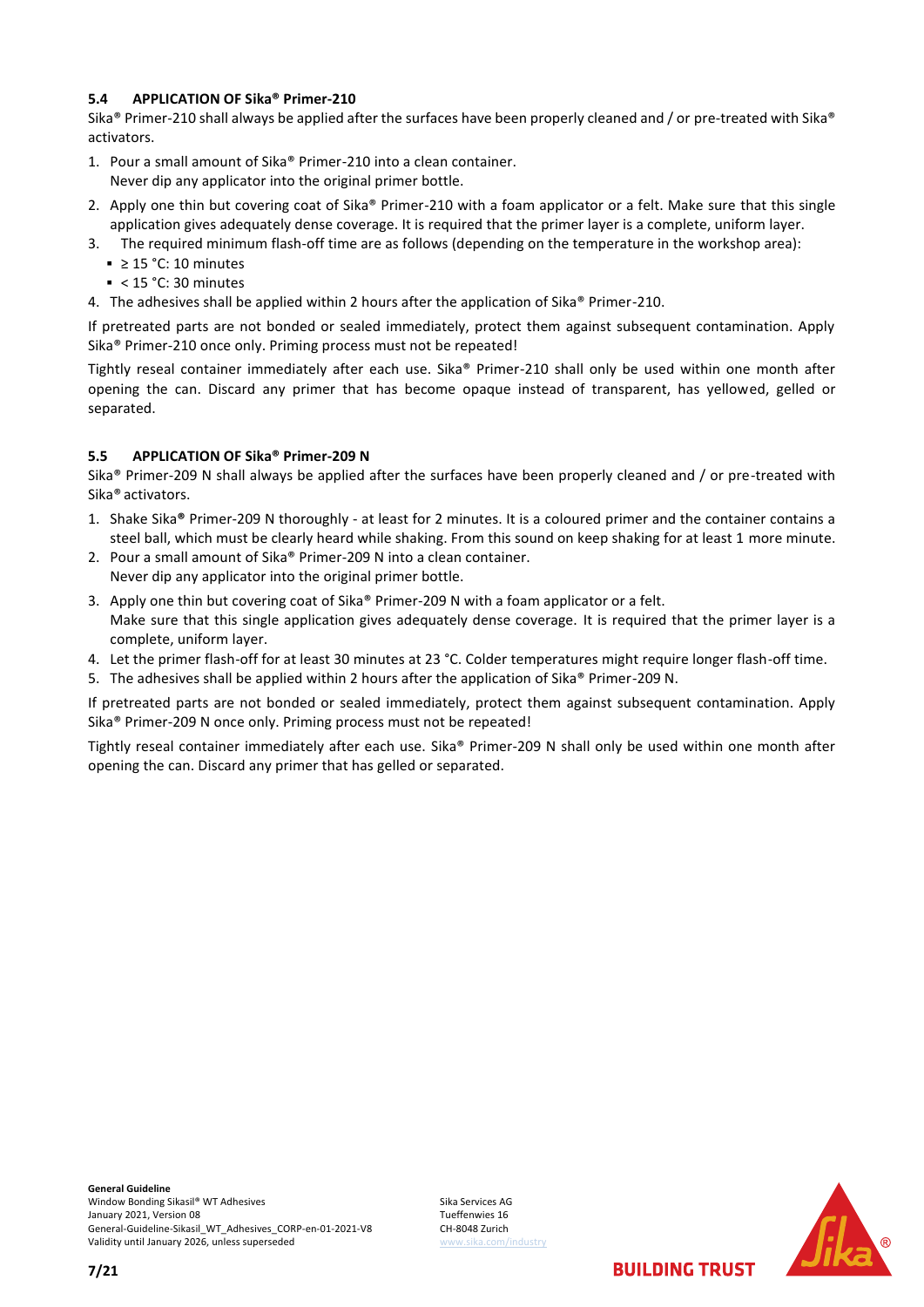## <span id="page-7-0"></span>**6 PROCESSING AND PRODUCT APPLICATION**

## <span id="page-7-1"></span>**6.1 2-COMPONENT WINDOW BONDING ADHESIVES**

#### <span id="page-7-2"></span>**6.1.1 WORKING WITH A PUMP SYSTEM**

#### **6.1.1.1 Preparatory work**

The A-component and B-component of Sikasil® WT-470 / WT-480 / WT-485 have a paste-like consistency. To process the two components, a pump system with a follower plate is required.

- 1. After opening the 200 liter drum containing the A-component (base) remove the plastic cover sheet and place the drum under the follower plate.
- 2. After opening the pail containing the B-component (catalyst) cut the foil in a diameter of approx. 150 mm. Remove cut foil and any crust or oil from the surface. Place the pail under the follower plate.

Neither the A-component nor the B-component require stirring because both components show very little tendency to separate. In the very unlikely case of an oil separation of more than 10 mm thickness on the Bcomponent contact Sika's Technical Service before use.

Due to its reactivity with atmospheric moisture, the B-component of all Sikasil® WT products must not to be exposed to air for more than 5 minutes. Should a thin layer of a resinous material have developed on top, it has to be removed with a spatula or a similar tool before installing the container under the pump.

3. Start operations carefully following the instructions of the equipment supplier.

#### **6.1.1.2 Mixing**

To obtain the ultimate physical properties indicated in the corresponding Product Data Sheets, Sikasil® WT-470 / WT-480 / WT-485 2-component silicone adhesives have to be thoroughly mixed by a 2-component silicone mixing and dispensing equipment with static or dynamic mixers.

For mixing ratio by weight and volume, refer to the corresponding Product Data Sheet. Only small deviations of  $\pm 10\%$ from the mixing ratio indicated in the Product Data Sheet are tolerated. For a proper adjustment of the mixing ratio refer to the manual of the pump equipment. If further assistance is required, contact the equipment manufacturer. Lot matching of Sikasil® WT-470 / WT-480 / WT-485 catalyst and base is not required.

The mixer open time, that means the time the material can remain in the mixer without flushing or extrusion of the products, is significantly shorter than the snap time (pot life) indicated in the Product Data Sheets. If the alarm time is set too long, cured rubber particles become visible in the extruded material which can negatively influence the final product properties. To maintain a good mixing quality and long mixer lifetime, the alarm on the equipment has to be set to the values shown in [Table 2.](#page-7-3)

| <b>Product</b>  | Mixer open time*     | Alarm time equipment* |
|-----------------|----------------------|-----------------------|
| Sikasil® WT-470 | approx. $5 - 7$ min  | approx. 4 min         |
| Sikasil® WT-480 | approx. $8 - 12$ min | approx. 7 min         |
| Sikasil® WT-485 | approx. $2 - 3$ min  | approx. 1 min         |

<span id="page-7-3"></span>Table 2 Mixer-open times and alarm times of 2-component Sikasil® WT adhesives at 23 °C

\* Above mentioned times significantly vary with ambient temperature and pump and mixer set-up and must be verified by tests under actual conditions. It is recommended to check the mixer open time by butterfly test (see Section [7.3\)](#page-12-0). The mixer open time is the maximum time the material can remain in the mixer without flushing or extrusion, which ensures no visible wrinkles and cured rubber particles in the butterfly test. The alarm time shall be set shorter than the measured mixer open time.

During shutdown, it is recommended that the dispensing and mixing equipment is purged with non-catalyzed base (A-component) in order to retard the curing of the adhesive. Usually, the necessary amount of A-component to purge corresponds to the threefold volume of the mixing system (for systems with a static mixer).

When restarting production after shutdown, mixed silicone must be purged until obtaining a homogeneous mixture. Depending on the equipment, minimum 1 liter of Sikasil® WT-470 / WT-480 / WT-485 is needed for that purpose if static mixers are used. The quality of mixing and the correctness of the mixing ratio must be checked (butterfly or marble test, mixing ratio by weight, see chapter [7,](#page-10-0) "Quality Assurance").

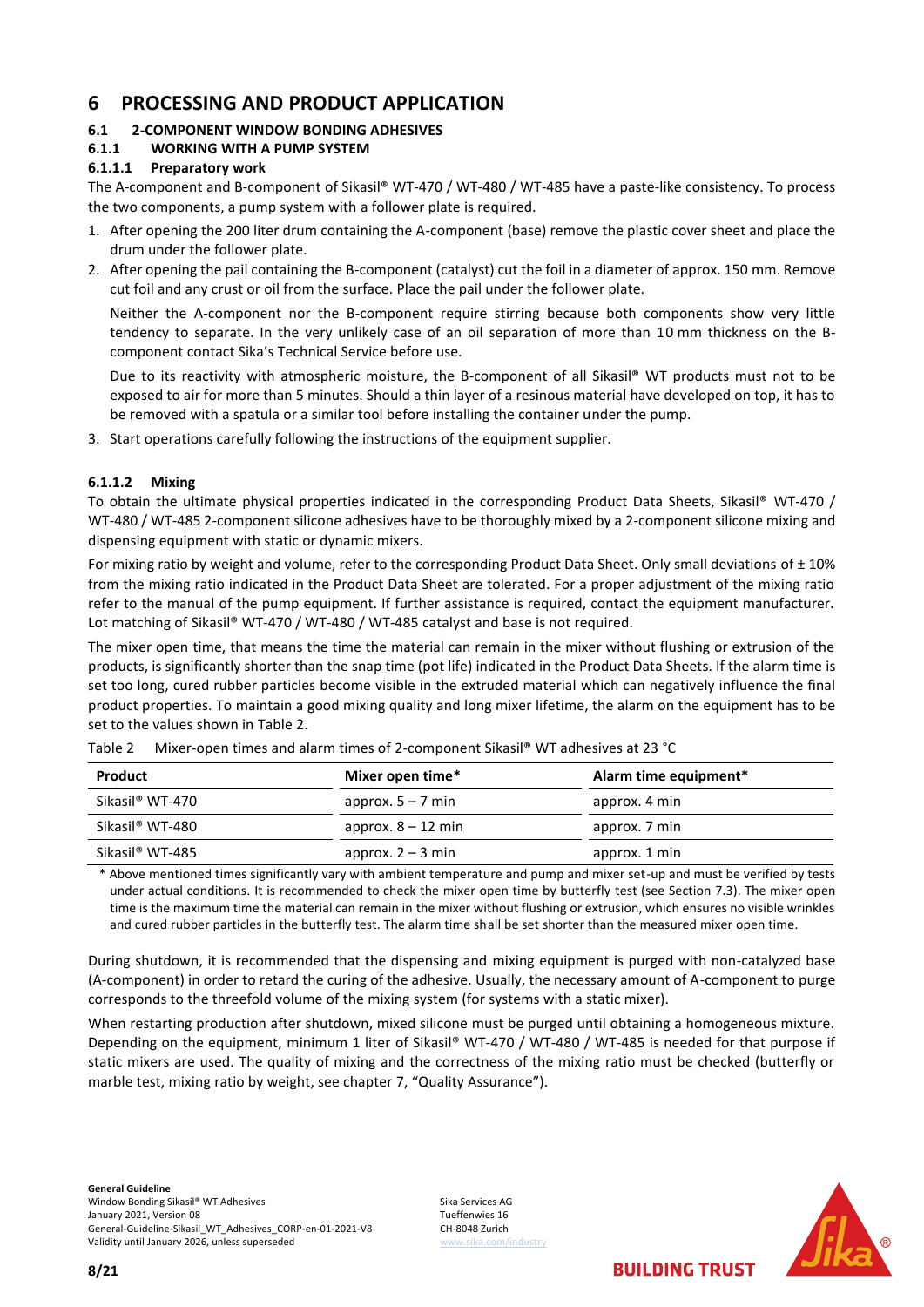#### <span id="page-8-0"></span>**6.1.2 WORKING WITH DUAL CARTRIDGES**

If the material is processed out of the double-side cartridge, a pneumatic dispenser is required. In order to achieve the required product performance, the correct ratio of A- and B-component and a homogenous mixing must be ensured. The mandatory steps for the processing are described in the application guideline "Sikasil® Manual Application - 2C dispenser for 490 ml cartridges".

#### <span id="page-8-1"></span>**6.1.3 APPLICATION**

Sikasil® WT-470 / WT-480 / WT-485, 2-component silicone adhesives must be applied evenly and free of air bubbles.

Tooling and smoothing of joints should be carried out as soon as possible after the adhesive application and not later than half of the snap time indicated in the relevant Product Data Sheet.

For Sikasil® WT products no tooling agents must be used.

#### <span id="page-8-2"></span>**6.1.4 OPEN TIME**

The following information regarding open time is offered for general guidance only. The mentioned times significantly vary with different temperatures and must be verified by tests under actual conditions.

| <b>Product</b>  | Open time<br>Maximum time between application and joining of parts |  |  |
|-----------------|--------------------------------------------------------------------|--|--|
| Sikasil® WT-470 | $25 \text{ min}$                                                   |  |  |
| Sikasil® WT-480 | $10 \text{ min}$                                                   |  |  |
| Sikasil® WT-485 | 3 min                                                              |  |  |

Table 3 Open times of 2-component Sikasil® WT adhesives at 23 °C / 50 % r.h.

### <span id="page-8-3"></span>**6.2 1-COMPONENT WINDOW BONDING ADHESIVES**

## <span id="page-8-4"></span>**6.2.1 WORKING WITH A PUMP SYSTEM**

#### **6.2.1.1 Preparatory work**

- 1. Before installing the drum or pail into the pump equipment, cured material under the follower plate have to be removed thoroughly.
- 2a Pails: After opening the pail cut the foil in a diameter of 150 mm. Remove cut foil from the surface.
- 2b Drums: After opening the drum cut the foil along the welding line. Pull the bag over the drum rim and tape it tightly. Remove the foil from the surface.
- 3. Put container under the pump and start application according to pump manufacturer's instructions.

All 1-component Sikasil® WT adhesives cure with atmospheric moisture. These products must not be exposed to air for more than 5 minutes.

#### <span id="page-8-5"></span>**6.2.2 APPLICATION**

The adhesive must be applied evenly and free of air bubbles. The 1-component products form a skin after a certain time (skin time, skin-over time), which varies with ambient humidity and temperature. The joint bite for 1-component Sikasil® WT adhesives is limited to 15 mm in one curing step.

For proper curing of the adhesive access of humidity and air circulation must be guaranteed.

Joining of elements must be done before the adhesives builds a skin (skin time).

It must be ensured that the joint is completely filled and that the joint dimensions correspond to the calculated values.

Tooling and smoothing of joints have to be carried out as soon as possible after the adhesive application and not later than half of the skin time indicated in the relevant Product Data Sheet.

For Sikasil® WT products no tooling agents must be used.

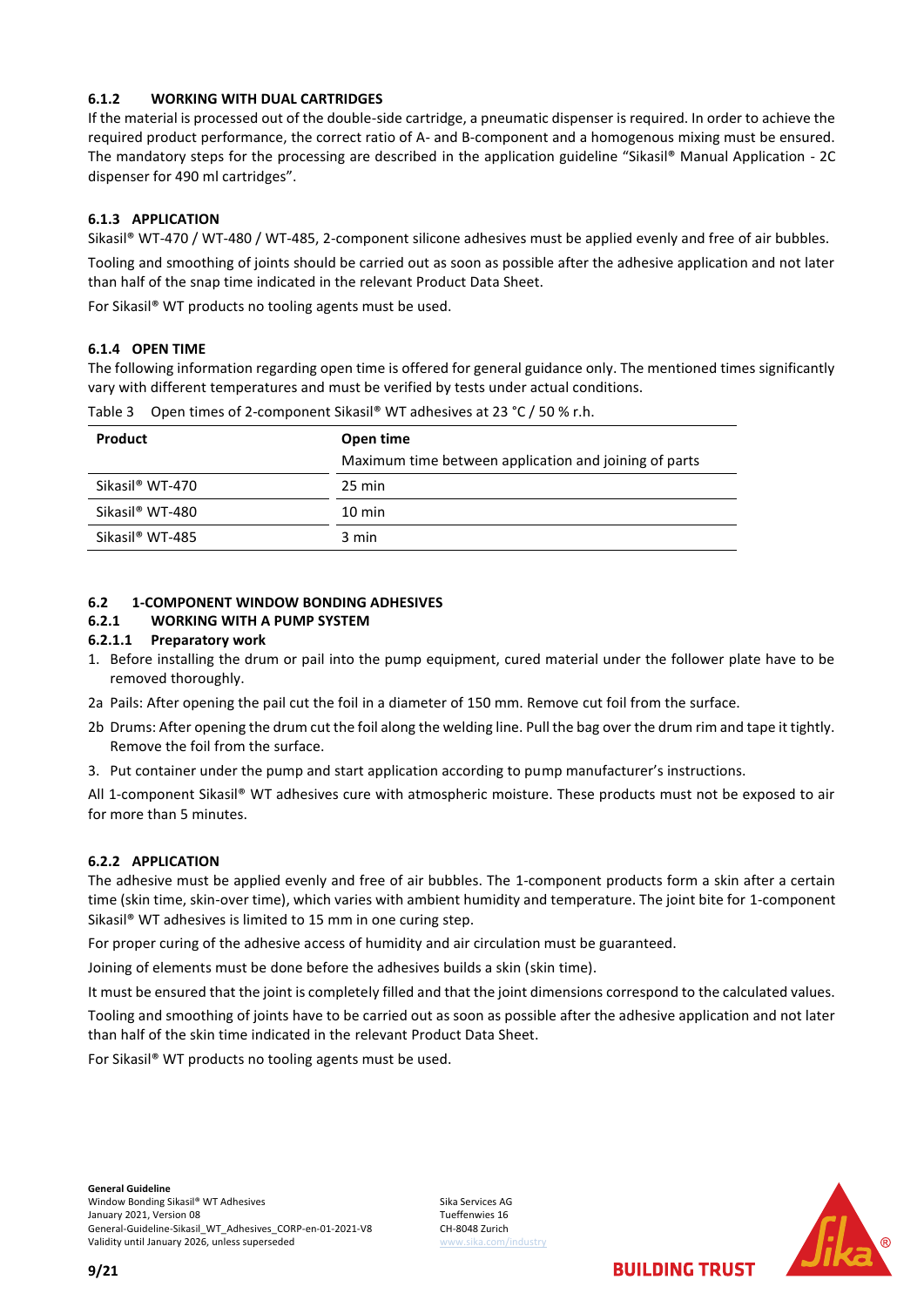#### <span id="page-9-0"></span>**6.3 POWERCURE - BOOSTERED 1-COMPONENT WINDOW BONDING ADHESIVE**

To ensure a fast curing, independent of air humidity, the 1-component adhesive is mixed homogenously with an accelerator paste (booster).

In order to obtain the physical properties indicated in the corresponding Product Data Sheet, Sikasil® WT-66 PowerCure must be dispensed with the PowerCure Dispenser.



**FIGURE 4** PowerCure Dispenser

#### <span id="page-9-1"></span>**6.3.1 GENERAL**

Before using the PowerCure Dispenser, watch the "Get Started Video Tutorial" online on

https://www.sika.com/getstartedwithpowercure

https://www.sika.com/powercure

All unipacks designed for PowerCure must not be opened manually!

The mixers and nozzles must be ordered separately.

Store mixers and unipacks separately to avoid accidental piercing of the unipacks by the mixer.



**FIGURE 5** PowerCure unipack (Sikasil® WT-66 PowerCure) full and empty – check for usage of accelerator (booster)

#### <span id="page-9-2"></span>**6.3.2 APPLICATION**

1. If using a fresh unipack of Sikasil® WT-66 PowerCure, the initial approx. 50 g of the adhesive bead might be unboostered and may contain air inclusions!

Start- / stop the dispending for five times to get rid of the air inclusions.

If the material must be fully boostered from start, purge approx. 50 g before starting the application

- 2. The parts must be joined within the open time of Sikasil® WT-66 PowerCure (see Product Data Sheet). The open time depends mainly on the temperature, i.e. the higher the temperature the shorter the open time.
- 3. The mixer must be changed if no material has been applied for 10 minutes (mixer open time) to avoid cured material and ensure a good mixing quality.
- 4. One mixer could be used for 2 unipacks, if they are processed directly after each other and the mixer open time (10 minutes) was not reached.
- 5. Check each empty unipack, if the booster was fully used (booster pipe must be completely empty).
- 6. In order to ensure a long lifetime of the PowerCure Dispenser, do not process the PowerCure Dispenser on full speed without cutting the round nozzle.
- 7. If the unipack is not completely used, the material can remain in the PowerCure Dispenser for 3 days. For continuing the application, a fresh mixer and nozzle must be used!

For Sikasil® WT products no tooling agents must be used.

**General Guideline** Window Bonding Sikasil® WT Adhesives Sika Services AG<br>January 2021, Version 08 January 2021, Version 08<br>General-Guideline-Sikasil WT Adhesives CORP-en-01-2021-V8 CH-8048 Zurich General-Guideline-Sikasil\_WT\_Adhesives\_CORP-en-01-2021-V8 Validity until January 2026, unless superseded

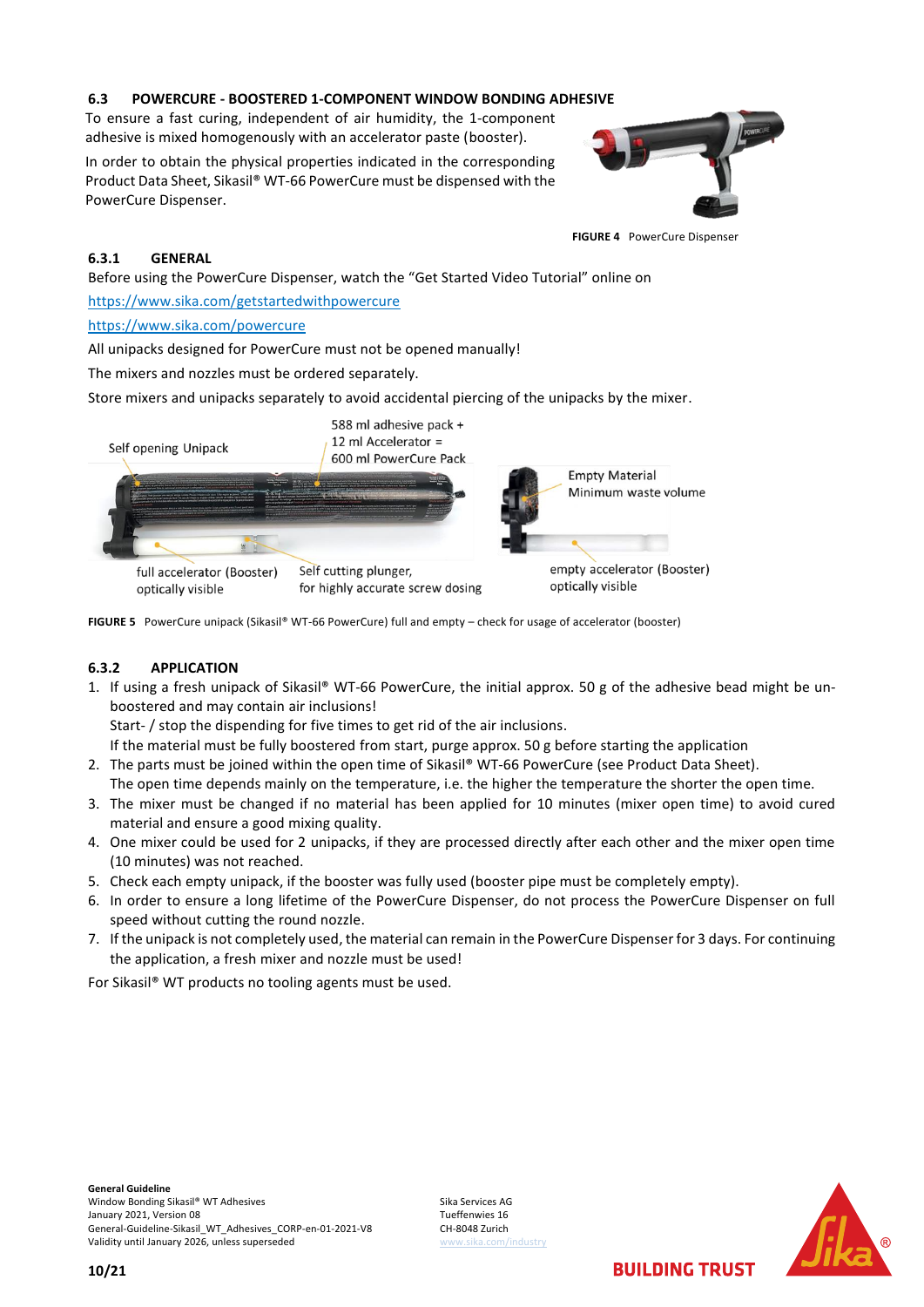## <span id="page-10-0"></span>**7 QUALITY ASSURANCE**

Perfect results require carrying out each processing step perfectly. Sika therefore recommends to install a strict quality control system. Quality control is the primary responsibility of the processor but Sika will assist customers in setting up a comprehensive program and train staff to carry out the mandatory tests.

Sika provides a lab case containing all tools required for the QC procedures described in this guideline.

Figure 6 shows the tools in the lab case. The figures are indicated in the guideline text behind in square brackets.



**FIGURE 6** Lab case for quality control

- [1] Meteorological station for temperature & air humidity
- [2] Timer (4 individual times)
- [3] Digital measuring slide (Caliper)
- [4] Balance (max. 500 g)
- [5] Nozzle cutter
- [6] Charger & adapter for balance
- [7] Cups for pot life test
- [8] Wooden spatulas
- [9] Scraper for peel test
- [10] Protective gloves
- [11] Mold for H-specimens
- [12] Doctor blade for peel test samples
- [13] Meter (3 meter)
- [14] Magnifier
- [15] Shore A meter (Durometer)

**General Guideline** Window Bonding Sikasil® WT Adhesives Sika Services AG<br>
January 2021, Version 08 January 2021, Version 08<br>General-Guideline-Sikasil\_WT\_Adhesives\_CORP-en-01-2021-V8 CH-8048 Zurich General-Guideline-Sikasil\_WT\_Adhesives\_CORP-en-01-2021-V8 Validity until January 2026, unless superseded [www.sika.com/industry](http://www.sika.com/industry)

**11/21**



**BUILDING TRUST**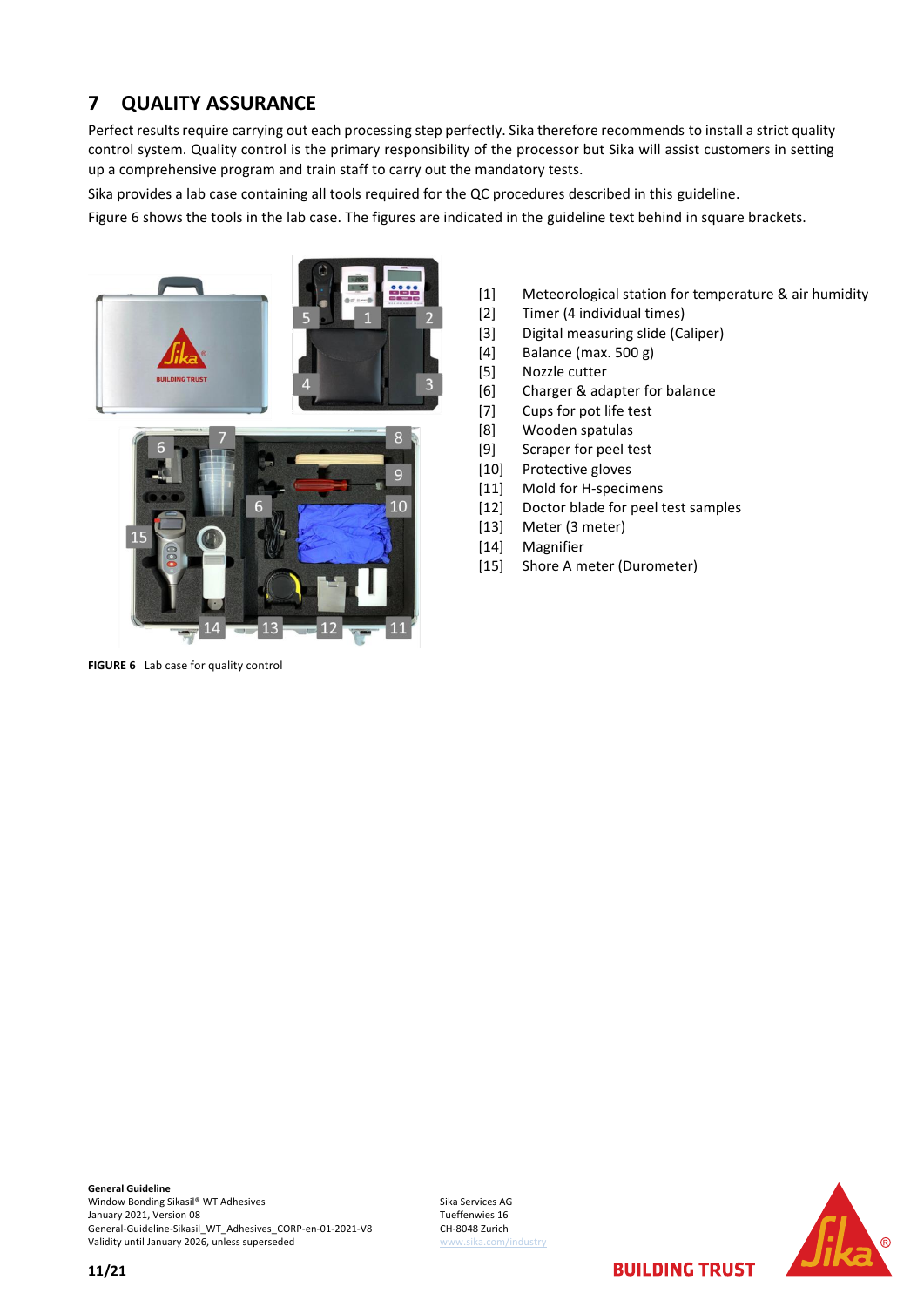#### <span id="page-11-3"></span><span id="page-11-2"></span><span id="page-11-0"></span>**7.1 TESTING THE MIXING RATIO (2-COMPONENT PRODUCTS ONLY)**

The easiest and recommended way to check the mixing ratio is by weight.

- 1. In normal mixing and metering systems, the two components can be fed separately via special valves.
- 2. The balance [2] have to be as accurate as 0.1 g
- 3. Pump both components simultaneously. To achieve maximum accuracy, extrude at least 0.3 liter of component A.
- 4. Weigh the components and calculate the mixing ratio.
- 5. For the correct mixing ratio refer to the corresponding Product Data Sheet.

If the ratio by weight is outside the  $\pm$  10% range stop work. Adjust the mixture to the required ratio before continuing. In case of problems with setting the mixing ratio, contact the equipment manufacturer.

An alternative method for checking the mixing ratio is to compare the pot life (snap time) of the machine-mixed material with the pot life of a mixture weighed by hand in an exact ratio as stated in the corresponding Product Data Sheet.

#### <span id="page-11-1"></span>**7.2 MARBLE TEST FOR HOMOGENITY (2-COMPONENT PRODUCTS ONLY)**

The mixture must be homogeneous to ensure that Sikasil® WT-470 / WT-480 / WT-485 can achieve the ideal final properties. This can be tested by the marble test (glass plate test):

1. Apply a cone of mixed Sikasil® WT-470 / WT-480 / WT-485 to a clean float glass plate.

2. Press a second glass plate onto the plate with the adhesive. Avoid air bubbles.

If you see white or deep-black stripes, or pronounced light-gray marbling, the adhesive is not properly mixed or an insufficient amount of material was discharged after the last shutdown. Never use such material for bonding. To eliminate the defect, follow the equipment manufacturer's instructions. If a static mixer is used, it may have to be cleaned or replaced.





**FIGURE 7** Positive test = ideal mixing **FIGURE 8** Negative test = inadequate mixing

**General Guideline** Window Bonding Sikasil® WT Adhesives Sika Services AG<br>January 2021, Version 08 January 2021, Version 08<br>General-Guideline-Sikasil WT Adhesives CORP-en-01-2021-V8 CH-8048 Zurich General-Guideline-Sikasil\_WT\_Adhesives\_CORP-en-01-2021-V8 Validity until January 2026, unless superseded [www.sika.com/industry](http://www.sika.com/industry)

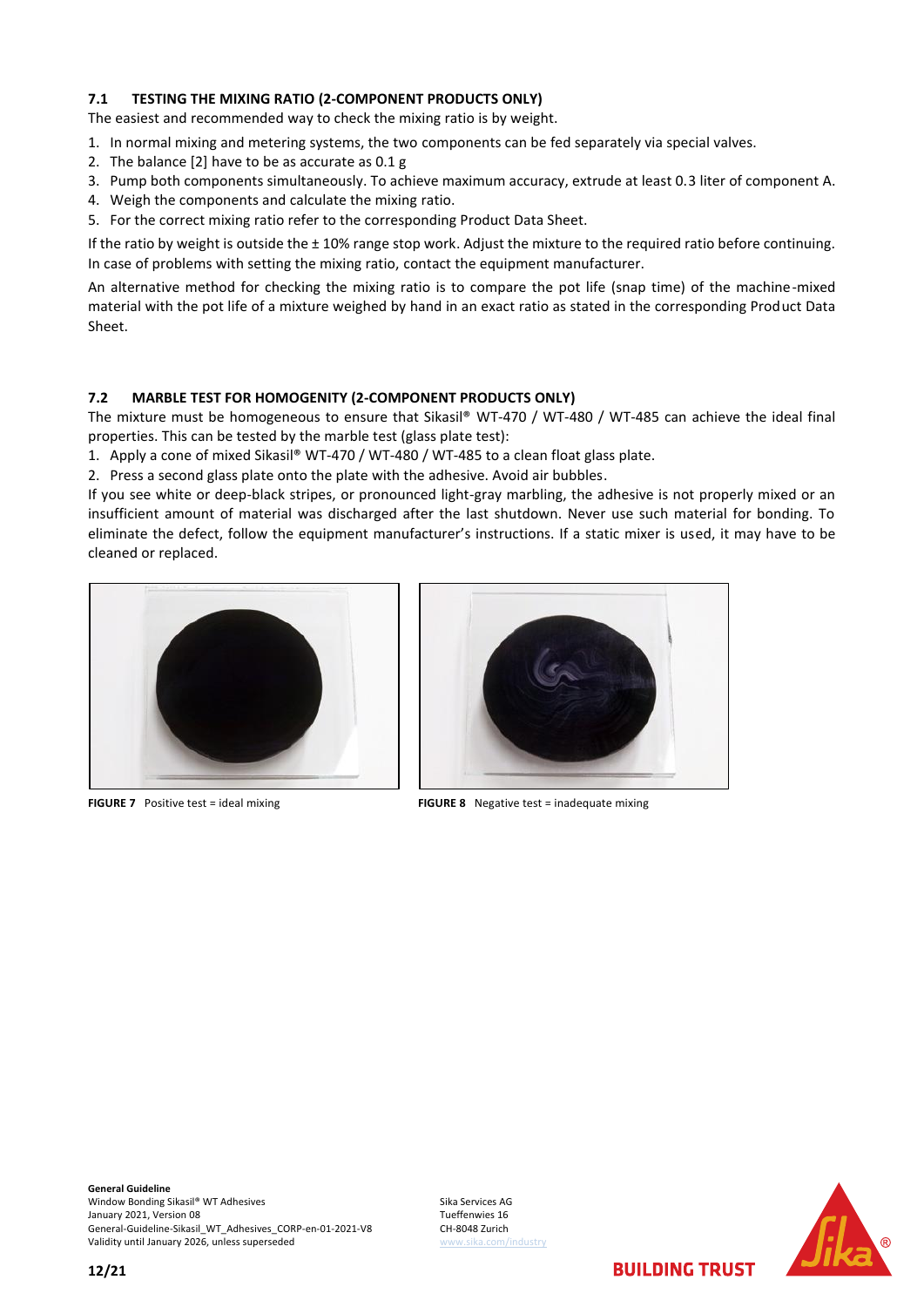#### <span id="page-12-1"></span><span id="page-12-0"></span>**7.3 BUTTERFLY TEST FOR HOMOGENEITY (2-COMPONENT PRODUCTS ONLY)**

The butterfly test is used to check the homogeneity of the mixed material to ensure its ideal properties.

- 1. Fold a paper or plastic foil along its center and open it again.
- 2. Apply a bead of mixed Sikasil® WT-470 / WT-480 / WT-485 along the fold, moving from one end to the opposite; the amount has to be equivalent to the volume of the mixers used.
- 3. Fold the foil again and press it so that the silicone adhesive spreads out. Always press the foil in the direction perpendicular to the fold.
- 4. Unfold the paper.
- 5. The silicone adhesive must have a homogeneous color and must not show cured particles (wrinkles). If you see white or deep-black stripes or distinct light-gray marbling or wrinkles, the adhesive is not properly mixed or an insufficient amount of material was discharged after the last shutdown. Never use such material for bonding. To eliminate the defect, follow the equipment manufacturer's instructions. If a static mixer is in use, it has to be cleaned or replaced.
- 6. After an adequate curing time, double-check the mixing quality by cutting open the thicker center section of the adhesive and check it for streaks, marbling and bubbles.

Use of the butterfly test is recommended to check the mixer open time (see Section 6.1.1).

In order to check lifetime and conditions of the mixer, it is recommended to use the butterfly test in combination with the snake test.





**FIGURE 9** Apply the bead in the fold direction **FIGURE 10** Press the bead only in direction perpendicular to fold





**FIGURE 11** Unfold the foil **-** Positive test = ideal mixing **FIGURE 12** Unfold the foil **-** Negative test = inadequate mixing

**General Guideline** Window Bonding Sikasil® WT Adhesives Sika Services AG Sika Services AG Sika Services AG Sika Services AG Sika Services AG Sika Services AG Sika Services AG Sika Services AG Sika Services AG Sika Services AG Sika Services 1 January 2021, Version 08<br>General-Guideline-Sikasil WT Adhesives CORP-en-01-2021-V8 CH-8048 Zurich General-Guideline-Sikasil\_WT\_Adhesives\_CORP-en-01-2021-V8 Validity until January 2026, unless superseded [www.sika.com/industry](http://www.sika.com/industry)

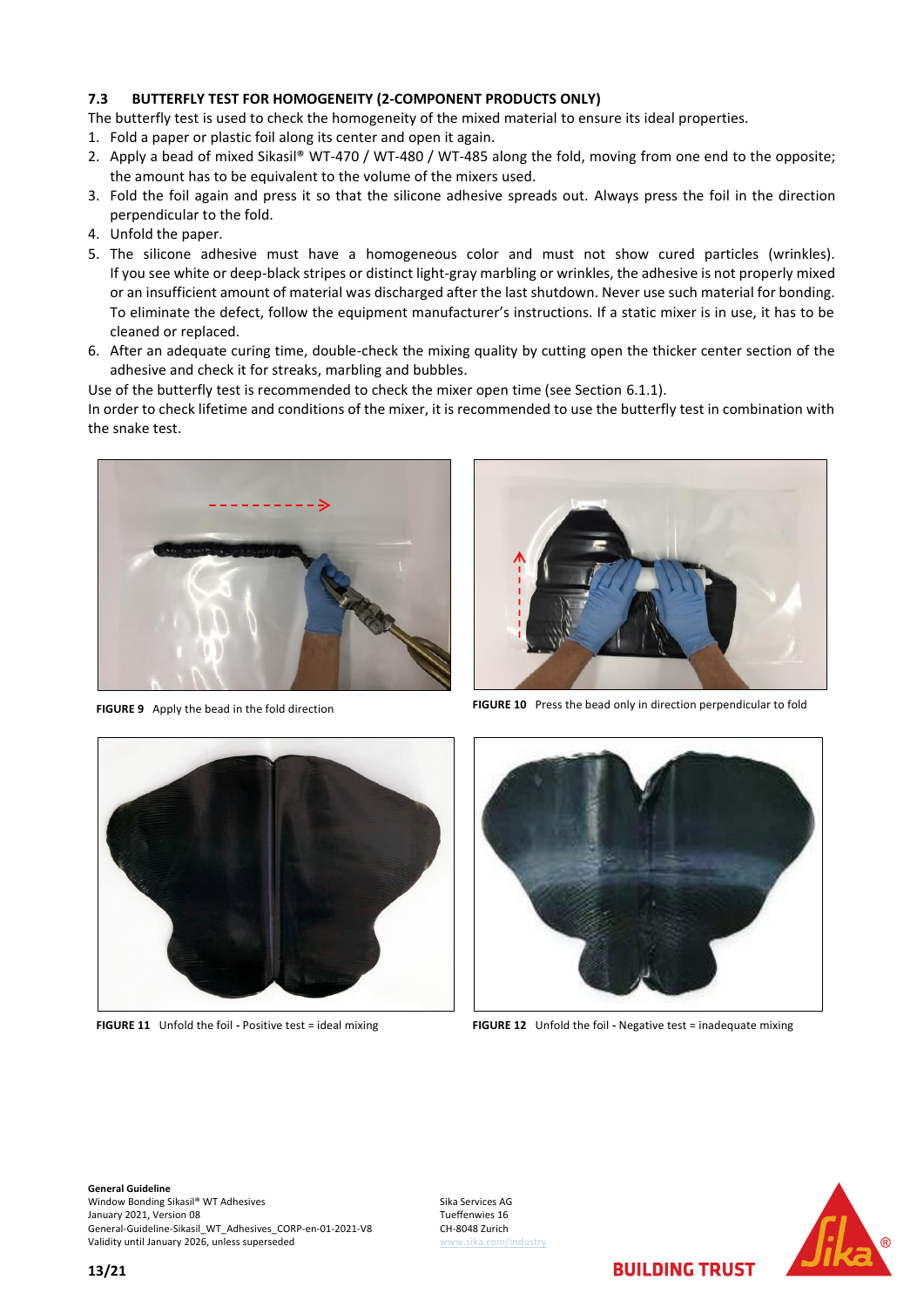#### <span id="page-13-1"></span><span id="page-13-0"></span>**7.4 SNAKE TEST (2-COMPONENT PRODUCTS ONLY)**

The snake test is used to check pump mixing quality and allows detecting inconsistent dispensing and cure, soft spots and inhomogeneous areas of mixed Sikasil® WT-470 / WT-480 / WT-485 as evidences that pump maintenance is required.

- 1. Apply a continuous "snake-shaped" bead at least 1 cm thick of Sikasil® WT-470 / WT-480 / WT-485 on a cardboard; allow the pump to extrude for approx.  $3 - 5$  minutes to apply an amount of adhesive equivalent to at least 5 times the volume of A-component pump (double stroke). Let the adhesive cure for at least 3 hours.
- 2. Finger-press the applied bead every  $3 5$  cm to check the status of curing of the mixed material. If soft spots are identified, the adhesive is not properly dosed and pump adjustment is required. Soft spots usually occur with consistent pattern or length along the bead; never use such material for bonding. To eliminate the defect, follow the equipment manufacturer's instructions or contact a pump technician. If a static mixer is in use, it has to be cleaned or replaced.
- 3. Using a sharp knife cut the bead section every 5 10 cm and check the material conditions; the silicone must have a homogeneous color and must show uniform curing. If you see white or deep-black stripes or distinct light-gray marbling, the adhesive is not properly mixed or dosed and pump maintenance is required. Never use such material for bonding. To eliminate the defect, follow the equipment manufacturer's instructions or contact a pump technician. If a static mixer is in use, it has to be cleaned or replaced.



**FIGURE 13** Snake-shaped bead

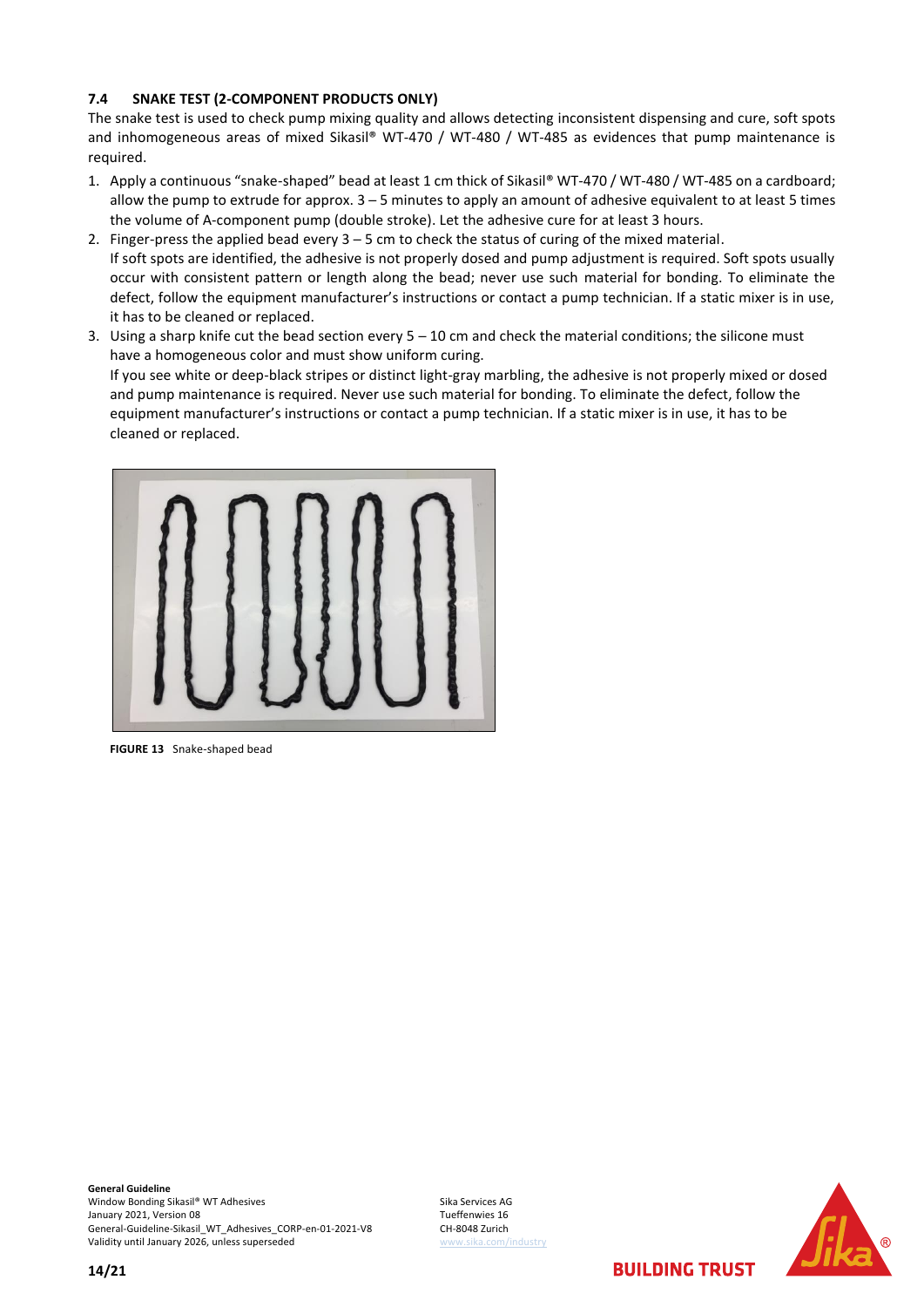#### <span id="page-14-3"></span><span id="page-14-0"></span>**7.5 POT LIFE (SNAP TIME) TESTING (2-COMPONENT PRODUCTS ONLY)**

- 1. Extrude 30 ─ 75 ml freshly mixed silicone adhesive Sikasil® WT-470 / WT-480 / WT-485 (purge mixer sufficiently) from the machine into a small plastic cup, e.g. made of polyethylene [4].
- 2. Start the timer [3]. Then stir it briefly and vigorously with a wooden spatula [5].
- 3. After the respective time (30 minutes for Sikasil® WT-470 / Sikasil® WT-480 and 5 minutes for Sikasil® WT-485) pull out the spatula quickly with its flat side perpendicular to the paste and stir the paste briefly.
- 4. Repeat this operation every 5 minutes. If the vigorous stirring is repeated too often, especially at the beginning of the test, the build-up of mechanical strength is disturbed and simulates a longer pot life.
- 5. The pot life or snap time is the time from extrusion of the silicone adhesive until the point at which it no longer forms long strings [\(Figure 14\)](#page-14-1) when the spatula is removed, but breaks off in short lengths [\(Figure 15\)](#page-14-2).
- 6. The measured values have to be in line with the recommended values for quality control. Please be aware of the fact that the snap time strongly depends on the temperature of the material. Hand mixed material can have a longer snap time than mixtures from the static mixer.

<span id="page-14-1"></span>

**FIGURE 14** Material shows paste-like behavior: → snap time **not** yet reached

<span id="page-14-2"></span>

**FIGURE 15** Material shows rubber-like behavior:  $\rightarrow$  snap time reached

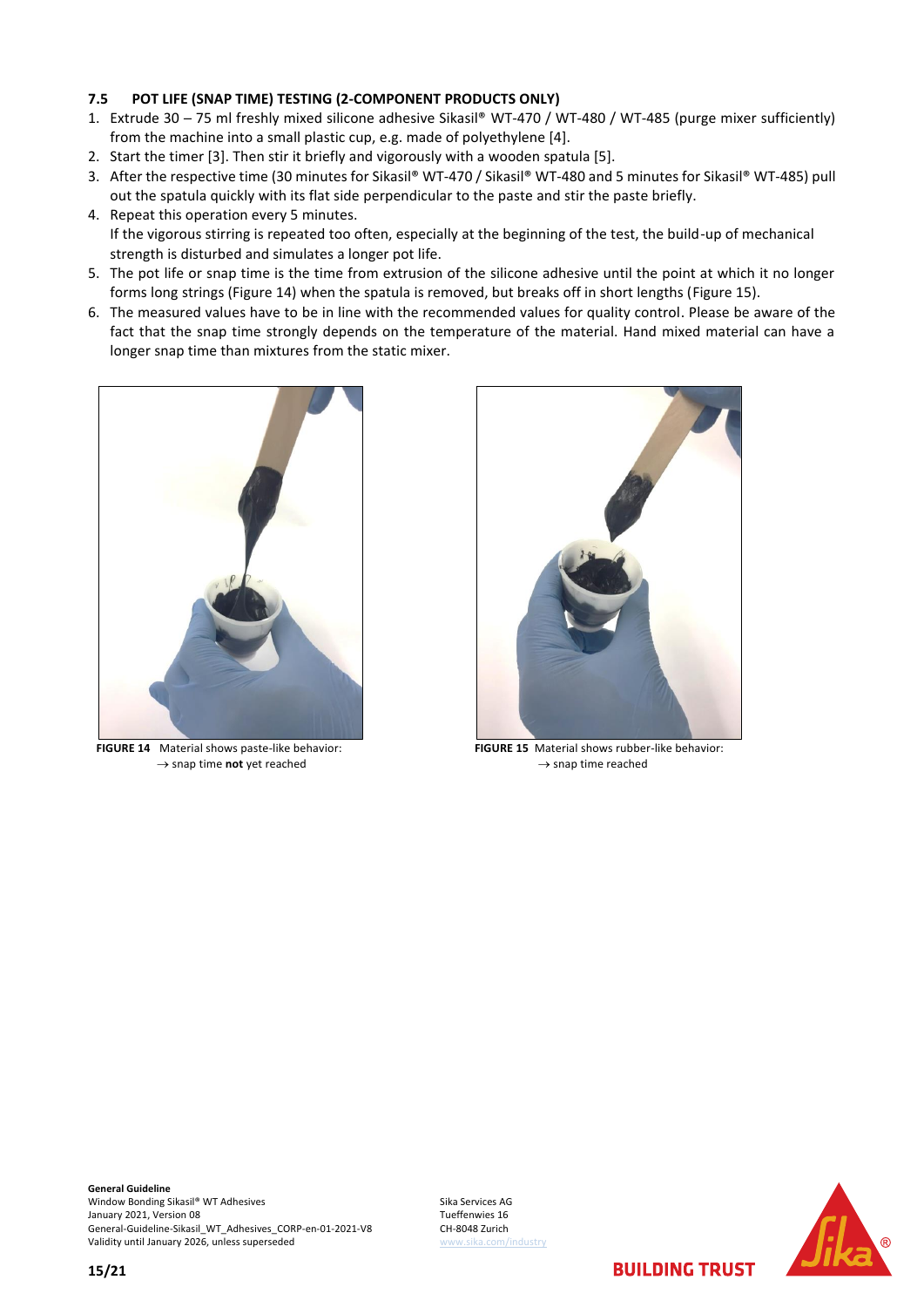#### <span id="page-15-0"></span>**7.6 SKIN TIME (1-COMPONENT PRODUCTS)**

With 1-component products, check the skin time as follows:

- 1. Apply with a spatula about 30 g of the adhesive to paper or film in a thickness of about 3 to 4 mm and start timer [3].
- 2. Test every three minutes whether the adhesive surface has changed by probing with a clean fingertip.

Skin time is the point at which the adhesive no longer sticks to the gloved finger (see [Figure 16\)](#page-15-1).

The skin time and tack-free time given in the Product Data Sheets were determined under standard climatic conditions (23 °C, 50 % relative humidity). Higher temperature and higher humidity reduce the skin time.

If there are drastic deviations from the values given in the Product Data Sheet or certificate of analysis, do not use this material for bonding and consult Sika Technical Department.







1.) Start at the beginning of the bead 2.) Touch slightly the bead with the fingertip 3.) Remove and check for residues on the finger



<span id="page-15-1"></span>**FIGURE 16** Testing steps for determination of the skin time



4.) Always change the position for the next test 5.) If no residues on your fingertip are recognized the skin time has been reached

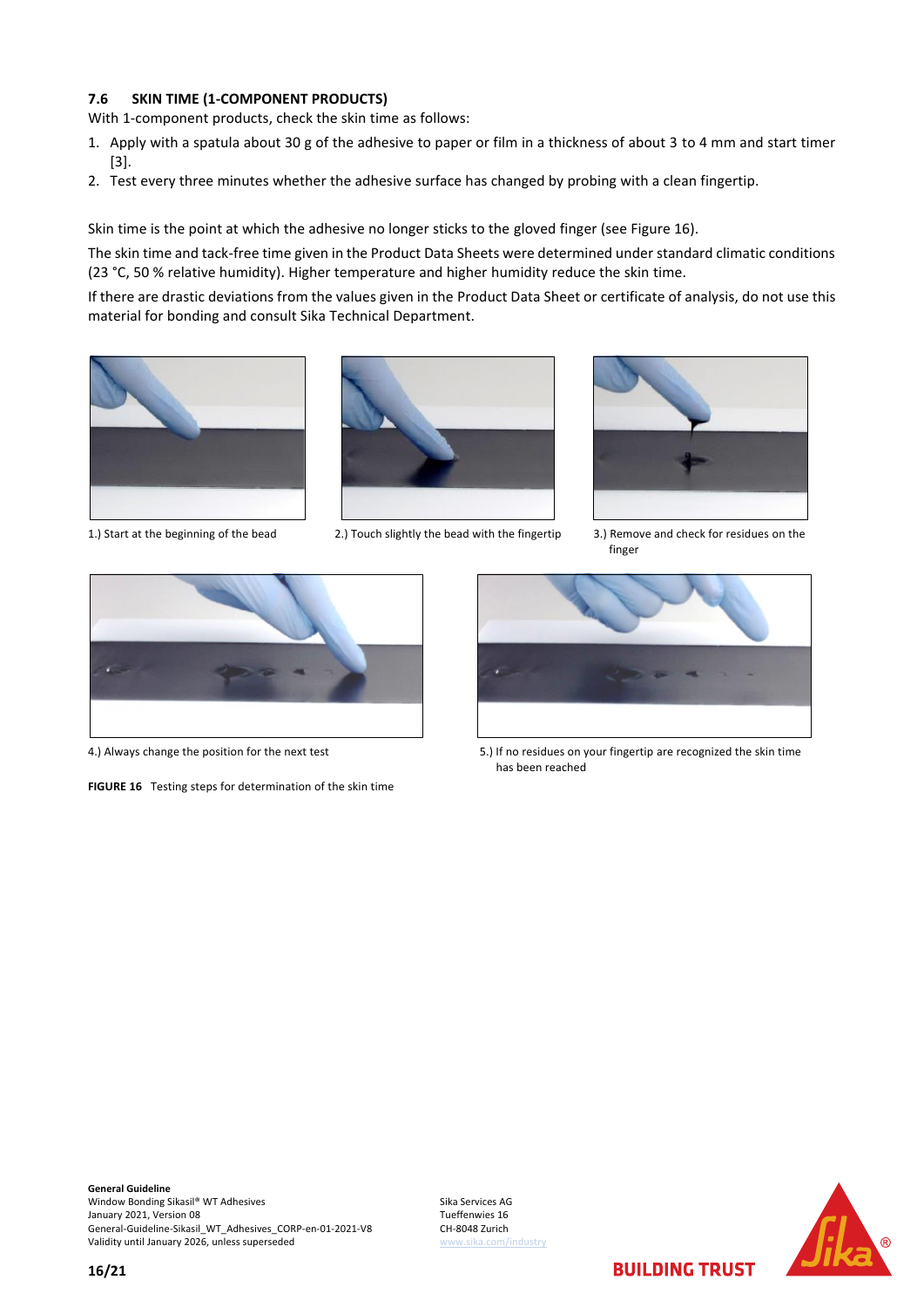#### <span id="page-16-0"></span>**7.7 SHORE A HARDNESS**

Check the Shore A hardness according to ISO 7619-1 using a durometer [9]. The test specimens must have a smooth, flat surface and a thickness of at least 6 mm. Use a doctor blade [6] for finishing the applied bead at the right seal height. This Shore A hardness measurement is an indication of a correct mixing ratio and speed of total vulcanization. The minimum acceptable Shore A hardness of specific Sikasil® WT adhesives after 24 hours at room temperature (2-component adhesives and boostered adhesives) and 72 hours at room temperature (1-component adhesives) respectively is indicated in [Table 4.](#page-16-2)

<span id="page-16-2"></span>Table 4 Shore A hardness of Sikasil® WT adhesives after 24 hours (2-component and boostered adhesives) and 72 hours (1-component adhesive) respectively.

| <b>Product</b>                       | <b>Shore A Hardness</b>        |           |
|--------------------------------------|--------------------------------|-----------|
| Sikasil <sup>®</sup> WT-470          |                                | $\geq$ 25 |
| Sikasil <sup>®</sup> WT-480          | 2-component adhesives          | $\geq 45$ |
| Sikasil <sup>®</sup> WT-485          |                                | $\geq$ 35 |
| Sikasil <sup>®</sup> WT-40           |                                | $\geq 12$ |
| Sikasil <sup>®</sup> WT-65           | 1-component adhesives          | $\geq 15$ |
| Sikasil <sup>®</sup> WT-66 PowerCure | Boostered adhesive (PowerCure) | $\geq$ 25 |

The above mentioned values were determined at 23 °C / 50 % r.h..

Temperature – and for 1-component products also humidity – have a significant influence on the curing speed of condensation-curing silicone adhesives, actual Shore A hardness values may vary with factory conditions.

#### <span id="page-16-1"></span>**7.8 PEEL ADHESION TEST**

- 1. Extrude a bead of Sikasil® WT of at least 150 mm length onto a clean substrate of original material (pre-treatment exactly as in production line).
- 2. Draw a scraper e.g. a doctor blade [6] over the bead to ensure its uniform size (about 15 mm wide and 6 mm high).
- 3. Store the test specimens at room temperature for 24 hours (2-component and boostered adhesives) and 72 hours (1-component products), respectively.
- 4. Carry out the test by cutting approx. 30 mm of one end of the bead from the substrate with a sharp knife or glass scraper [7].
- 5. Fold back the loose end at an acute angle of about 30° and try to detach the cured rubber from the substrate.
- 6. If the cured silicone cannot be detached, use the knife or glass scraper to cut it through to the substrate [\(Figure](#page-16-3)  [18\)](#page-16-3) several times while still pulling.
- 7. Repeat this procedure until at least 50 % of the bead length has been tested.

Evaluation: the cured bead must not detach from the substrate (i.e. 90 % cohesive failure), tested after 24 hours (2 component and boostered adhesives) respectively 72 hours (1-component products).



**FIGURE 17** Peel adhesion test: pulling the bead apart, 100 % cohesive failure occurring

<span id="page-16-3"></span>

**FIGURE 18** Peel adhesion test on enameled glass: cutting the bead while pulling

**General Guideline** Window Bonding Sikasil® WT Adhesives Sika Services AG Sika Services AG Sika Services AG Sika Services AG Sika Services AG Sika Services AG Sika Services AG Sika Services AG Sika Services AG Sika Services AG Sika Services 1 January 2021, Version 08<br>General-Guideline-Sikasil WT Adhesives CORP-en-01-2021-V8 CH-8048 Zurich General-Guideline-Sikasil\_WT\_Adhesives\_CORP-en-01-2021-V8 Validity until January 2026, unless superseded

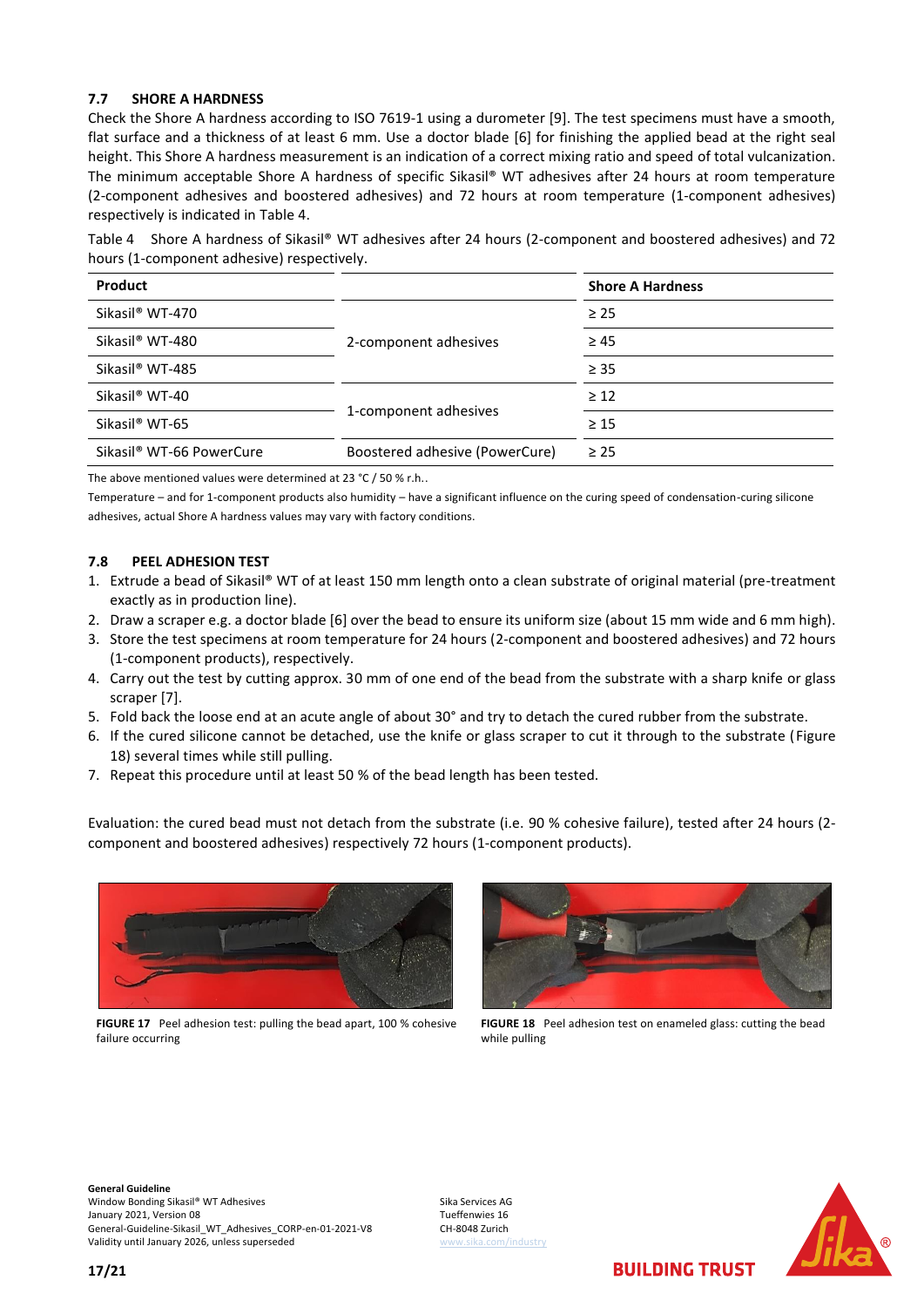#### <span id="page-17-0"></span>**7.9 VISUAL INSPECTION**

Each bonded element shall be inspected visually in order to avoid mistakes in installation and adhesive application. The following criteria shall be checked for each panel:

- Correct joint dimensioning according to the drawings and joint dimension calculation
- Complete joint filling according to drawings, eventually deglazing necessary
- No bubble inclusions and marble defects in the joint
- Correct installation of gaskets, setting blocks, dead load support (if applicable).

#### <span id="page-17-1"></span>**7.10 DEGLAZING**

Deglazing should be carried out before moving the bonded windows to the jobsite or when the adhesive has cured completely throughout. Sika can support to determine the number of units to be tested and frequency of deglazing tests.

- 1. Pull the adhesive tab out of the joint. Fold back the loose end of the adhesive at an acute angle of about 30° and try to detach the cured rubber from the surface (c.f. peel adhesion test). The adhesive must tear at least 90 % cohesively. It must not detach from either of the two surfaces and must not show any air bubbles. Inspect thrucure of joint and mixing quality.
- 2. Check the joint dimensions. Notify the Technical Department of Sika Industry immediately if the joint dimensions do not match the definitions in the drawing.
- 3. Immediately after the test, activating of the surface is necessary. The window shall be re-bonded using the same adhesive as originally used.





**FIGURE 19** Good adhesion, deglazing test positive **FIGURE 20** Adhesive failure, deglazing test negative

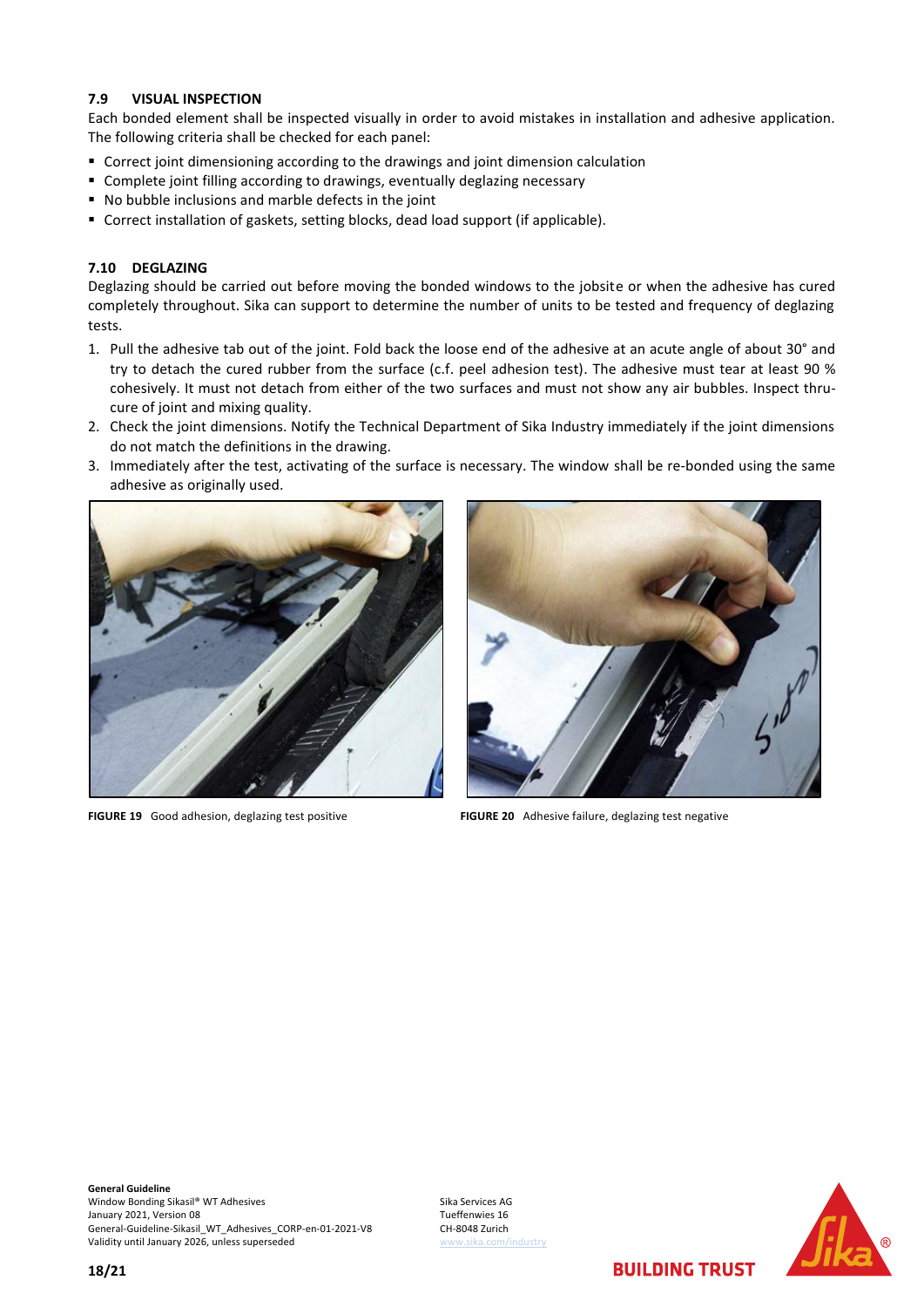## <span id="page-18-0"></span>**8 REPAIR GLAZING**

- 1. Cutting out the insulating glass unit: Use a sharp knife, vibration cutter or similar tools to separate the insulating glass unit from the sash profile. Cut the adhesive back in the way of leaving 1-2 mm silicone adhesive remaining on the substrate in order not damaging the surface of the frame. The cut must be absolutely smooth and must never leave loose adhesive parts on the cut surface.
- 2. Substrate preparation: The surfaces must be clean, dry, and free of dust, oil, grease and dirt. Bonding on trimmed adhesive surface is possible if the same material as the original one for the re-bonding is used.
- 3. The temperature of the frame material and the insulating glass to be bonded must be at least 3 °C higher than the dew point temperature.
- 4. Pre-treat the surface following chapter [5](#page-4-0) accordingly.
- 5. Joining the parts: Place the insulating glass unit into the window frame. Fit the spacer blocks according to the specifications.
- 6. Re-Bonding: Apply Sikasil® WT adhesives from single cartridge (for 1-component products) or dual cartridge (for 2 component products) or PowerCure Dispenser as specified for the window system. The bonding adhesive beads must be tooled immediately.
- 7. Installation: Allow Sikasil® WT 2-component and PowerCure adhesives to cure for at least 72 hours before operating the window. Sikasil® WT 1-component adhesives must be fully cured before operating the window. During this time do not open, bend, or twist the window, nor expose it to any stress in order to allow the adhesive to built-up proper adhesion and mechanical strength. It is recommended to fix the glass into the frame by glazing blocks or distance holder in order to minimize movement of glass units.

In any case, the above glass repair guideline may vary due to the specific window design and types of adhesive used.

## <span id="page-18-1"></span>**9 TRANSPORTATION - MOVEMENT OF BONDED WINDOWS**

Sikasil® WT 1-component adhesives must be fully cured before transport and installation.

The build-up of adhesion and strength of Sikasil® WT 2-component and PowerCure adhesives requires at least 24 hours at 23 °C / 50 % r.h. This is a general statement and depends on the window design, the type of substrate and the ambient conditions. During this time, the adhesive joint must not be exposed to any loads(e.g. no bending, no twisting, no moving).

The time to transport and installation of the bonded window can be shortened if:

- The adhesion build-up on the substrates used is finalized and the mechanical values reach the required performance level.
- The window system is not exposed to any mechanical loads and movements no stress acts on the adhesive (e.g. glass is fixed additionally with setting blocks).

In case of doubts mechanical supports (e.g. setting blocks, spacers) must be used to prevent mechanical stress on the adhesive joint. Whenever possible, the window frame and the window sash should be transported together to provide additional protection and stability to the bonded window.

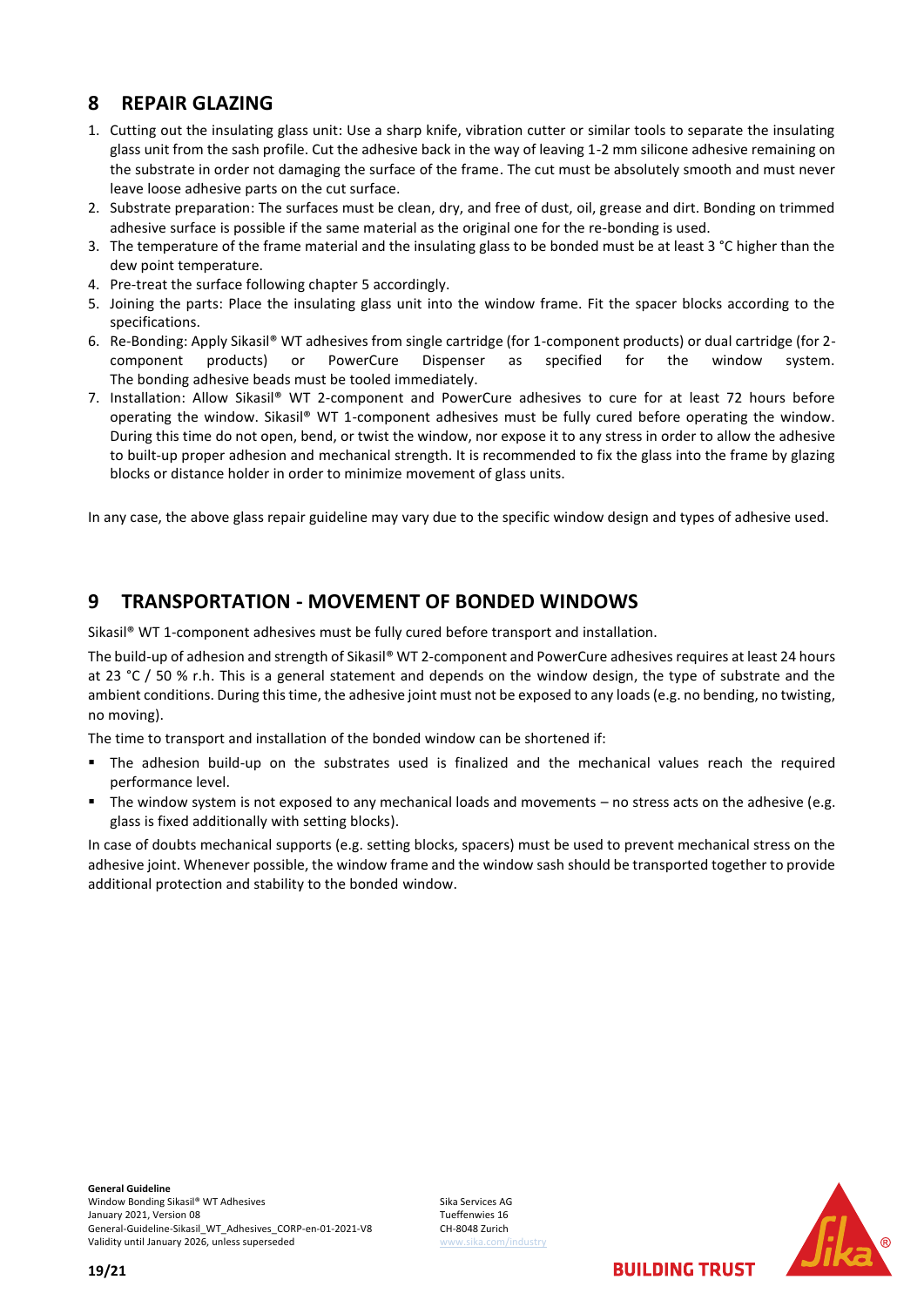## **10 RECOMMENDED BASIC QUALITY CONTROL SCHEME**

This scheme shall be applied to the specific situation of the window producer.

Table 5 Example scheme for factory quality control

<span id="page-19-0"></span>

|    | <b>Test</b>                       | Chapter | Substrate | <b>Frequency</b>                                                                          | <b>Remark / Detailed Description</b>                                                | <b>Requirements</b>                                          |
|----|-----------------------------------|---------|-----------|-------------------------------------------------------------------------------------------|-------------------------------------------------------------------------------------|--------------------------------------------------------------|
|    | Mixing Ratio by<br>weight         | 7.1     | n/a       | Daily before start of production and                                                      | Only for 2-component products                                                       | Sikasil® WT-470 / WT-480 / WT-485                            |
|    |                                   |         |           | each time base (A) or catalyst (B) are<br>changed                                         |                                                                                     | 11.7:1 to 14.3:1 (A:B) by weight                             |
| 2  | Marble /<br><b>Butterfly Test</b> | 7.2 &   | n/a       | Daily before start of production and                                                      | Only for 2-component products                                                       | No white or deep black stripes,<br>no marbling               |
|    |                                   | 7.3     |           | at restart after base purge and                                                           |                                                                                     |                                                              |
|    |                                   |         |           | each time base (A) or catalyst (B) are<br>changed                                         |                                                                                     |                                                              |
| 3  | <b>Snake Test</b>                 | 7.4     | n/a       | Regular and after any kind of<br>adjustment of pump and mixing<br>equipment               | Only for 2-component products                                                       | No soft spots                                                |
|    |                                   |         |           |                                                                                           |                                                                                     | No white or deep black stripes,<br>no marbling               |
|    | Pot life<br>(Snap Time)           | 7.5     | n/a       | Daily before start of production and<br>each time base (A) or catalyst (B) are<br>changed | Only for 2-component products,<br>required values only valid for 23 °C              | Sikasil® WT-470: 35 - 70 min.                                |
|    |                                   |         |           |                                                                                           |                                                                                     | Sikasil® WT-480: 35 - 50 min.                                |
|    |                                   |         |           |                                                                                           |                                                                                     | Sikasil® WT-485: 5 - 20 min.                                 |
| 5. | Skin time                         | 7.6     | n/a       | Each time a new batch is used                                                             | For 1-component and boostered<br>products<br>Values only valid for 23°C / 50 % r.h. | Sikasil® WT-40: 10 - 40 min.                                 |
|    |                                   |         |           |                                                                                           |                                                                                     | Sikasil® WT-65: 15 - 40 min.                                 |
|    |                                   |         |           |                                                                                           |                                                                                     | Sikasil® WT-66 PowerCure: 20 - 60 min.                       |
|    | Shore A hardness                  | 7.7     | n/a       | 2-component adhesive                                                                      | After 24 hours (2-component and<br>boostered adhesives) at 23 °C / 50 %<br>r.h.     | See chapter 7.7                                              |
|    |                                   |         |           | Each time base (A) or catalyst (B) are<br>changed.                                        |                                                                                     |                                                              |
|    |                                   |         |           |                                                                                           |                                                                                     | Boostered (PowerCure) and<br>1-component adhesive each batch |

**General Guideline**

Window Bonding Sikasil® WT Adhesives<br>
January 2021, Version 08<br>
Sika Services AG Sanuary 2021, Version 08 January 2021, Version 08<br>General-Guideline-Sikasil WT Adhesives CORP-en-01-2021-V8 CH-8048 Zurich General-Guideline-Sikasil\_WT\_Adhesives\_CORP-en-01-2021-V8 Validity until January 2026, unless superseded [www.sika.com/industry](http://www.sika.com/industry)